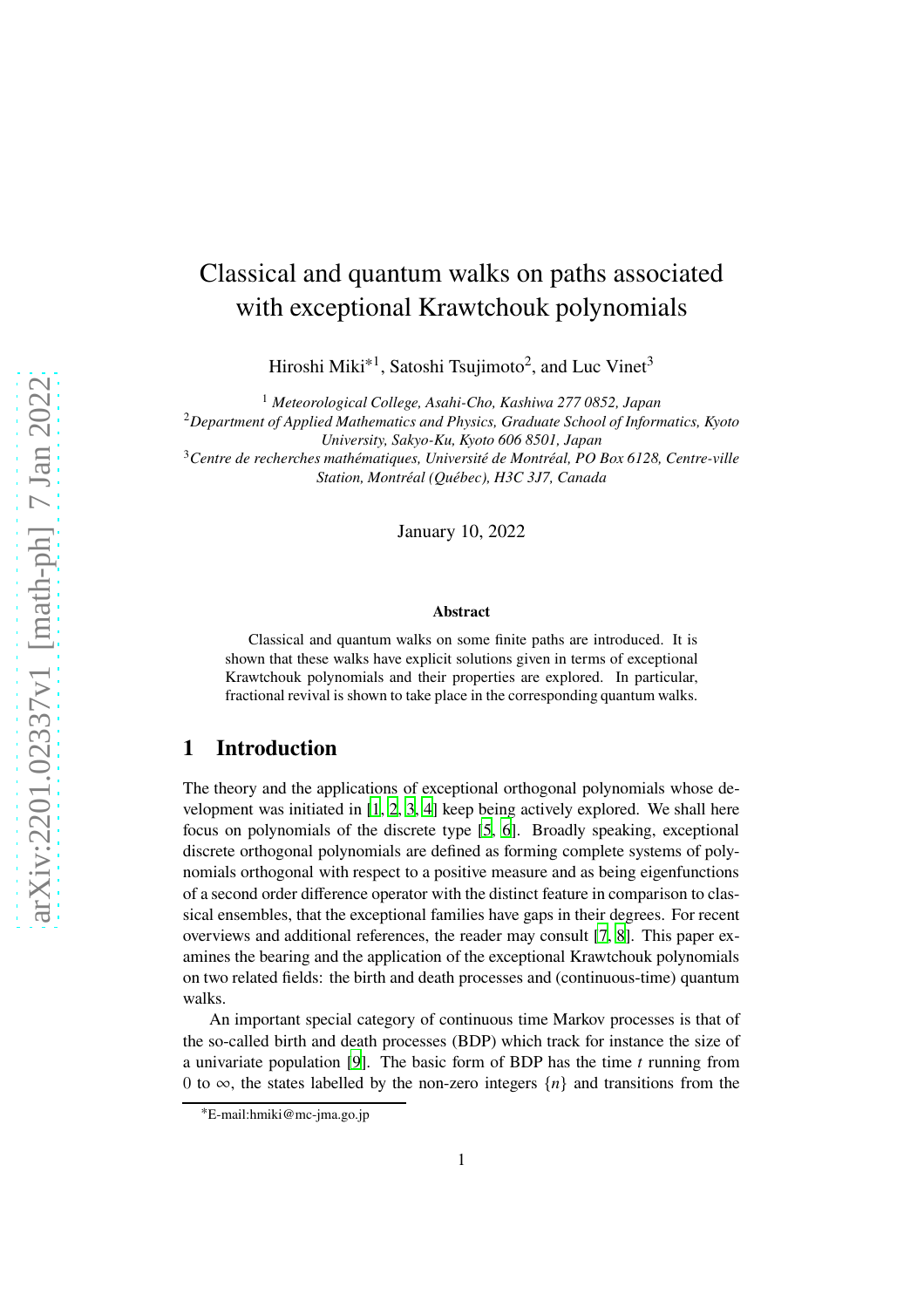state *n* occurring only between the adjacent states  $n + 1$  (birth) or  $n - 1$  (death) with probabilities that depend solely on the state  $n$  as per the Markov property. Specifically, if the system is in the state  $n$  at time  $t$ , the probability that, between  $t$ and  $t + \Delta t$ , the transition  $n \to n + 1$  occurs is  $\lambda_n \Delta t + o(\Delta t)$ , the transition  $n \to n - 1$ takes place is  $\mu_n \Delta t + o(\Delta t)$ , more than one transitions are observed is  $o(\Delta t)$  and no transition is seen is  $1 - (\lambda_n + \mu_n)\Delta t + o(\Delta t)$ .

The integral formula obtained by Karlin and McGregor [\[10](#page-18-7)] for the transition probabilities  $P_{nm}(t)$  between states  $n$  and  $m$  over the time period  $t$  established the intimate link between BDP and orthogonal polynomials. (Expositions of this connection will be found in [\[11,](#page-18-8) [12](#page-18-9)].) This seminal result is central in the ongoing study of the role of orthogonal polynomials in stochastic processes and has prompted the examination of generalizations of birth and death processes that are underscored by orthogonal polynomials of various kinds. This is illustrated by the following sampling. Karlin and McGregor themselves [\[13](#page-18-10)] and others [\[14](#page-18-11), [15](#page-19-0), [16,](#page-19-1) [17\]](#page-19-2) used multivariate orthogonal polynomials to analyze multidimensional or composition BDP. For applications of matrix orthogonal polynomials to quasi-birth and death processes one may consult [\[18](#page-19-3)] or [\[19,](#page-19-4) [20\]](#page-19-5) in the discrete time case and again for discrete time, random walks that multiple polynomials entail have been looked at recently in [\[21](#page-19-6)].

Pursuing in this vein, we shall address here the question of what generalized birth and death processes could exceptional polynomials allow to solve by focusing on the process associated to a family of univariate (level 2) exceptional Krawtchouk polynomials. As shall be seen, this will yield a model where the states are labelled by the integers belonging to the set  $\{0, 1, \ldots, N, N + 3\}$  and the transitions take place between three neighbours.

We shall also pay attention to the quantum realm. There is a natural parallel discussed in [\[22](#page-19-7)] between BDP and continuous time quantum walks on weighted paths when only neighboring vertices are dynamically linked; it arises by basically performing the Wick rotation ( $t \rightarrow it$ ). The analog of the Karlin McGregor formula provides in this context the transition amplitude for the quantum walker to hop between the sites  $n$  and  $m$  during time  $t$ . Such processes arise as the one-excitation dynamics of  $XY$  quantum spin chains with non-uniform nearest-neighbour couplings and can be simulated by the propagation of photons in evanescently coupled waveguide arrays [\[23](#page-19-8), [24](#page-19-9), [25\]](#page-19-10). These quantum walks are hence particularly relevant in the design of (one-dimensional) devices that realize with a minimum of external controls the end-to-end perfect state transfer (PST), which amounts to situations when transition amplitudes of modulus one can be achieved at certain times [\[26](#page-19-11)]. Of interest also for the purpose of generating entangled states, is the construction of systems enabling fractional revival (FR), the phenomenon where an initial state is reproduced periodically at a number of fixed locations [\[27](#page-20-0)]. Continuous-time are also useful in this endeavour.

Not surprisingly orthogonal polynomials play again a key role in these matters. First, the general construction of systems with nearest neighbour interactions that achieve PST and/or FR involves the solution of inverse spectral problems that relies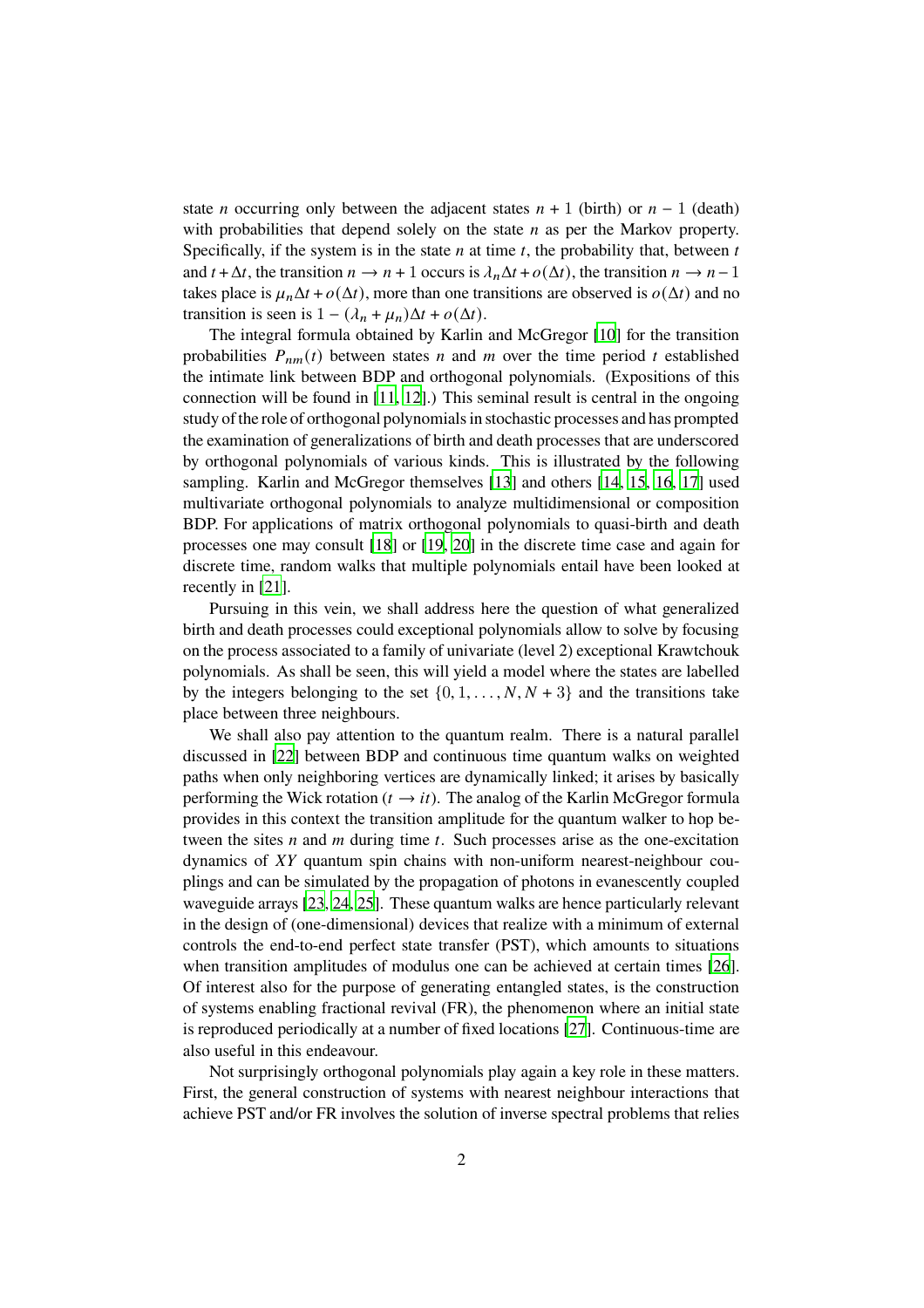on the theory of univariate orthogonal polynomials [\[28](#page-20-1), [29,](#page-20-2) [30\]](#page-20-3). Second, the determination of analytic models with the advantages that these have, calls upon special polynomials that are fully characterized and explicitly known. Hence, as in the classical case, a search for solvable quantum walks corresponding to various families of univariate polynomials has been undertaken. Those corresponding to the Krawtchouk and dual Hahn polynomials were the first ones found [\[31](#page-20-4)]. A model associated to a special case of the  $q$ -Racah polynomials was exhibited [\[29](#page-20-2)] as well as one corresponding to the dual −1 Hahn polynomials [\[32,](#page-20-5) [33\]](#page-20-6) - a representative family of the interesting sets obtained from  $q \rightarrow -1$  limits of the Askey-Wilson polynomials and their relatives. (A standard reference for information on most of these polynomials is [\[34](#page-20-7)].) As a matter of fact, the search for models with FR [\[30,](#page-20-3) [35](#page-20-8)] has led to the discovery of orthogonal polynomials of the para-type (see also [\[36](#page-20-9)]) which arise through non-conventional truncations of infinite sets of polynomials belonging to the Askey scheme. A review of these various analytic systems is provided in [\[25](#page-19-10)]. Furthermore, as in the classical case, these enquiries suggested to look at the higher-dimensional quantum systems connected to multivariate polynomials [\[37](#page-20-10), [38,](#page-20-11) [39](#page-20-12)].

We shall expand this body of work by examining also in this paper the transposition to the quantum domain of the generalized BDP associated to the exceptional Krawtchouk polynomials that we shall have introduced. Under some conditions, the corresponding quantum model will be shown to exhibit perfect return and some FR but PST will not be observed.

The remainder of the paper is structured as follows. The essential properties of the exceptional  $X_{\ell}$ -Krawtchouk polynomials  $\hat{K}_n^{(\ell)}(x; p)$  will be recorded in Section 2. On the basis of the study [\[40](#page-21-0)], it will be stressed that these polynomials obey a  $2\ell + 3$ -term recurrence relation; the 7-term one (for  $\ell = 2$ ) will be given explicitly and will be central in the applications to be pursued. In Section 3, a generalized birth and death process is defined and shown to be solvable with the help of the  $X_2$ -Krawtchouk polynomials. Its stationary distribution is provided. Section 4 examines the quantum walk generated by the Hamiltonian taken to be the 7 diagonal matrix corresponding to the recurrence relation of the orthonormalized  $X_2$ -Krawtchouk polynomials. The transition amplitudes are expressed in terms of those polynomials and their properties are studied. Perfect return and fractional revival are shown to occur when the parameter p is equal to  $\frac{1}{2}$ . Examples of dynamical evolution are also depicted graphically. Section 5 comprises concluding remarks.

### **2 Ordinary and Exceptional Krawtchouk polynomials**

In this section, we first review the ordinary Krawtchouk polynomials. We then introduce the exceptional Krawtchouk polynomials and examine their properties.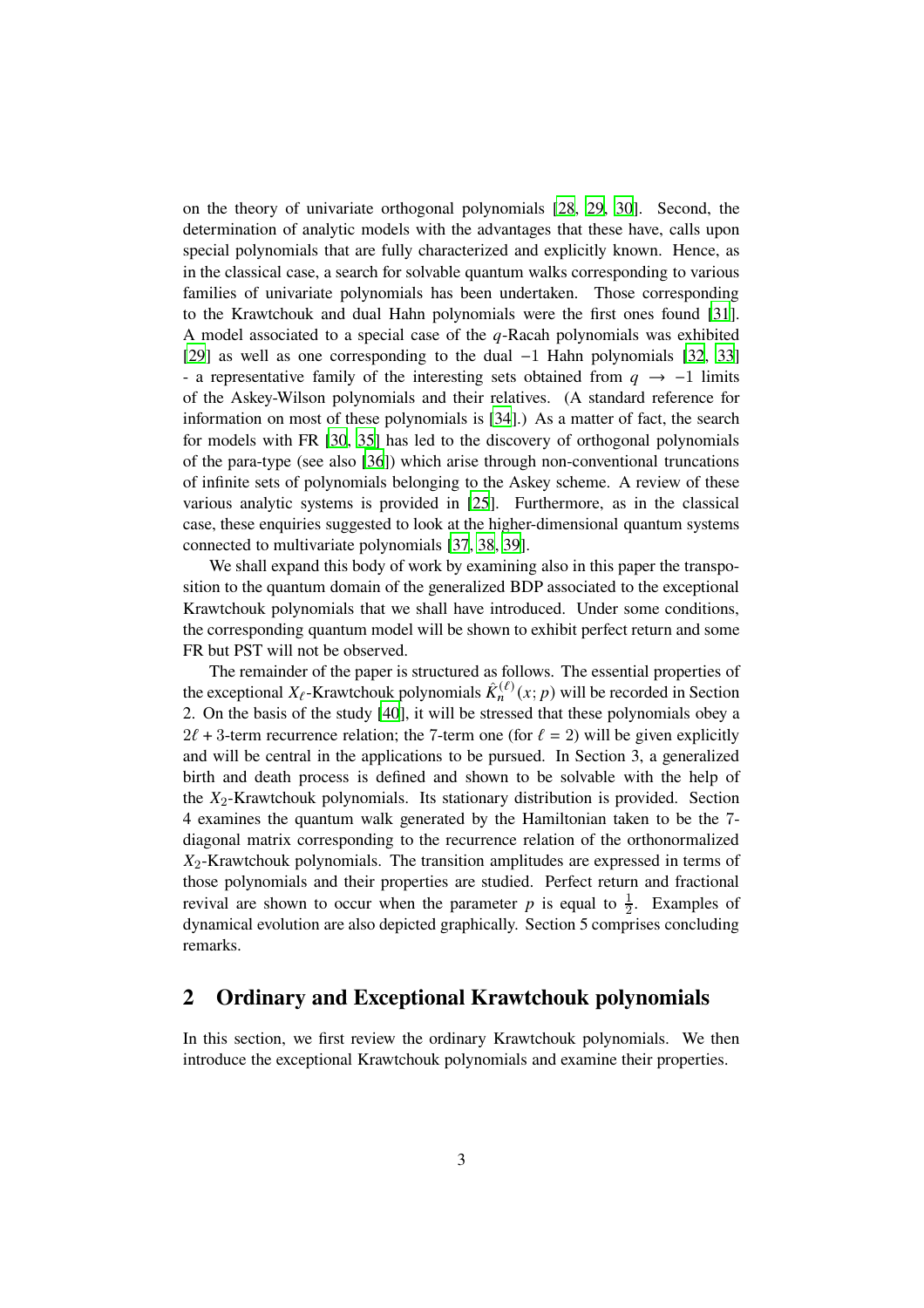#### **2.1 Krawtchouk polynomials**

Let  $0 < p < 1$  and N be a positive integer. The Krawtchouk polynomials are usually defined in terms of the hypergeometric series [\[34\]](#page-20-7):

$$
K_n^N(x;p) = {}_2F_1\left(\begin{matrix} -n, -x \\ -N, \frac{1}{p} \end{matrix}\right)
$$
 (1)

for  $n, x = 0, 1, \ldots, N$ . They are orthogonal with respect to the binomial distribution function:

$$
\mathcal{L}[K_m^N(x; p)K_n^N(x; p)w_x] = \sum_{x=0}^N K_m^N(x; p)K_n^N(x; p)w_x = h_n\delta_{mn},
$$
 (2)

where  $\delta_{mn}$  is the Kronecker delta and

$$
h_n = \frac{(-1)^n n!}{(-N)_n} \left(\frac{q}{p}\right)^n, \quad (q = 1 - p),
$$
  

$$
w_x = {N \choose x} p^x q^{N-x} = \frac{N!}{x!(N-x)!} p^x q^{N-x}.
$$
 (3)

One can easily see that the map  $(p, x) \mapsto (q, N - x)$  does not change the weight function  $w_x$ . We thus find from the uniqueness of OPs that

<span id="page-3-0"></span>
$$
K_n^N(x; q) = \left(-\frac{p}{q}\right)^n K_n^N(N - x; p), \quad n = 0, 1, ..., N.
$$
 (4)

It should be remarked here that the relation [\(4\)](#page-3-0) holds for all  $x, N \in \mathbb{Z}$ . Krawtchouk polynomials belong to the class of discrete classical OPs; they satisfy the following Sturm-Liouville difference equation:

$$
-nK_n^N(x;p) = p(N-x)K_n^N(x+1;p) - \{p(N-x) + qx\}K_n^N(x;p) + qxK_n^N(x-1;p)
$$
\n(5)

and from the exchange  $n \leftrightarrow x$ , one gets their recurrence relations:

$$
-xK_n^N(x;p) = p(N-n)K_{n+1}^N(x;p) - \{p(N-n)+qn\}K_n^N(x;p) + qnK_{n-1}^N(x;p).
$$
 (6)

The forward shift operator relation for Krawtchouk polynomials will prove useful:

$$
K_n^N(x+1;p) - K_n^N(x;p) = -\frac{n}{Np} K_n^{N-1}(x-1;p). \tag{7}
$$

#### **2.2 Exceptional Krawtchouk polynomials**

Let  $\ell$  be a positive integer and introduce the index set

$$
\Lambda_{\ell} = \{0, 1, \dots, N, N + \ell + 1\}.
$$
 (8)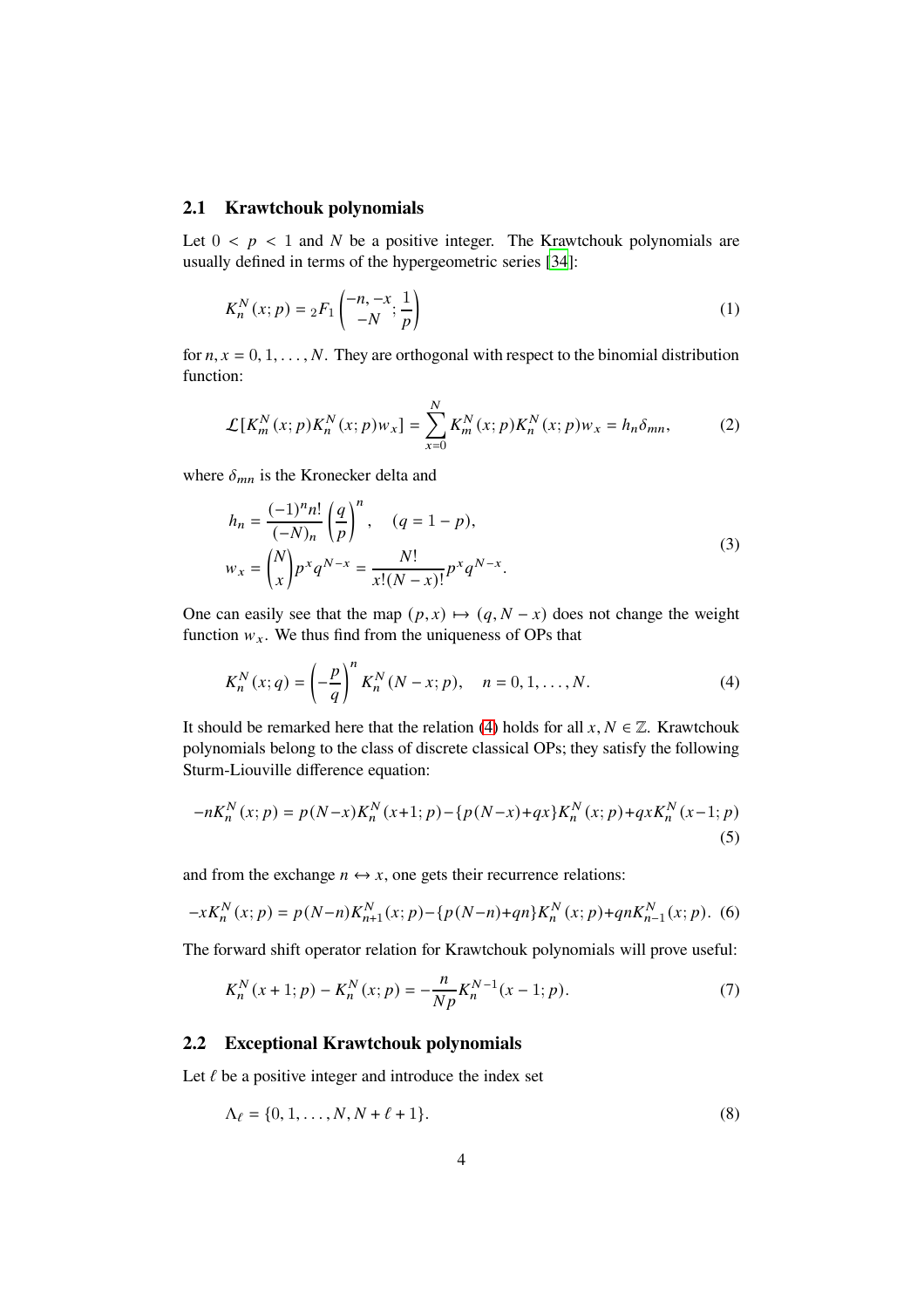Furthemore, we consider the grid points

$$
X_N = \{-1, 0, 1, \dots, N\},\tag{9}
$$

which implies that we consider the space

$$
\{\pi(x) \mod (x+1)x(x-1)\cdots(x-N) \mid \pi(x) \in \mathbb{R}[x]\}.
$$
 (10)

For  $x \in X_N$  and  $n \in \Lambda_\ell$ , the exceptional Krawtchouk polynomials of degree  $\ell$ ( $X_{\ell}$ -Krawtchouk polynomials) can be defined via the Darboux transformation [\[41\]](#page-21-1):

$$
\hat{K}_n^{(\ell)}(x;p) = \begin{cases} \mathcal{F}_N\left[K_n^N(x;p)\right] & (n \neq N + \ell + 1) \\ \lim_{M \to N} \mathcal{F}_M\left[K_n^M(x;p)\right] & (n = N + \ell + 1) \end{cases}
$$
\n(11)

where

$$
\mathcal{F}_N = (N - x) f_{\ell}^P(x) T + (1 + x) f_{\ell}^P(x + 1) I,
$$
\n(12)

with  $f^p_\ell$  $S_{\ell}^{P}(x) = K_{\ell}^{-N-2}(x - N - 1; p), If(x) = f(x) \text{ and } Tf(x) = f(x + 1).$ The  $X_{\ell}$ -Krawtchouk polynomials satisfy the following Sturm-Liouville difference equation:

$$
\mathcal{F}_N \circ \mathcal{B}_N\left[\hat{K}_n^{N,\ell}(x;p)\right] = (N+\ell+1-n)\hat{K}_n^{N,\ell}(x;p) \tag{13}
$$

where

$$
\mathcal{B}_N = \frac{1}{f_\ell^p(x)} \left( pI + qT^{-1} \right),\tag{14}
$$

with  $T^{-1}f(x) = f(x - 1)$ . Their orthogonality relation is given by

<span id="page-4-0"></span>
$$
\hat{\mathcal{L}}[\hat{K}_m^{(\ell)}(x;p)\hat{K}_n^{(\ell)}(x;p)] = \sum_{x=-1}^N \hat{K}_m^{(\ell)}(x;p)\hat{K}_n^{(\ell)}(x;p)\hat{w}_x = \hat{h}_n\delta_{mn}
$$
(15)

with

$$
\hat{h}_n = \frac{(-1)^n n!}{(-N)_n} \left(\frac{q}{p}\right)^n (N+1)(N+l-n+1),
$$
  
\n
$$
\hat{w}_x = \binom{N+1}{x+1} \frac{p^{x+1} q^{N-x}}{f_\ell^p(x) f_\ell^p(x+1)}.
$$
\n(16)

It should be mentioned here that the weight function  $\hat{w}_x$  is positive when *l* is even. Like the Krawtchouk polynomials, the  $X_l$ -Krawtchouk polynomials are also symmetric with respect to  $x$  and  $p$ .

#### <span id="page-4-1"></span>**Proposition. 2.1.**

$$
\hat{K}_n^{(\ell)}(x;q) = \left(-\frac{p}{q}\right)^{n+l} \hat{K}_n^{(\ell)}(N-x-1;p)
$$
\n(17)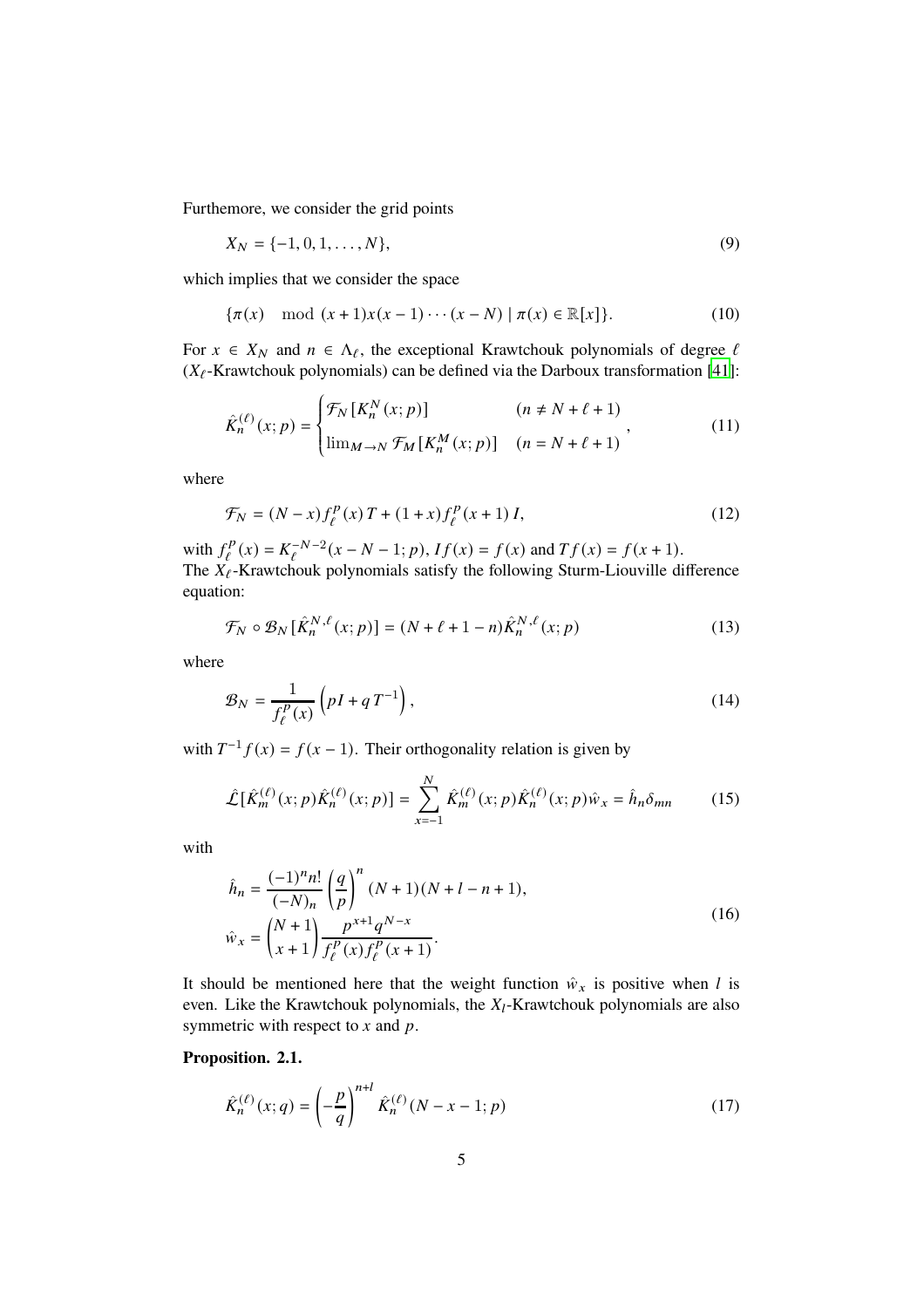*Proof.* From relation [\(4\)](#page-3-0), one can check that

$$
f_{\ell}^{q}(x) = K_{l}^{-N-2}(x - N - 1; q)
$$
  
=  $\left(-\frac{p}{q}\right)^{\ell} K_{\ell}^{-N-2}(-N - 2 - (x - N - 1); p)$   
=  $\left(-\frac{p}{q}\right)^{\ell} f_{\ell}^{p}(N - x).$  (18)

Therefore we have

$$
\hat{K}_n^{(\ell)}(x;q) \n= (N-x)f^q(x)K_n^N(x+1;q) + (1+x)f^q(x+1)K_n^N(x;q) \n= \left(-\frac{p}{q}\right)^{n+\ell} \{(N-x)f^p(\ell-N)K_n^N(N-x-1;p) + (1+x)f^p(\ell-N-x+1)K_n^N(N-x;p)\} \n= \left(-\frac{p}{q}\right)^{n+\ell} \hat{K}_n^{(\ell)}(N-x-1;p).
$$
\n(19)

This completes the proof.

It is known that exceptional orthogonal polynomials verify recurrence relations with more terms than those of the standard OPs [\[40\]](#page-21-0). In the case of the  $X_{\ell}$ -Krawtchouk polynomials, we have  $2\ell + 3$ -term recurrence relations.

**Proposition. 2.2.** For the  $X_{\ell}$ -Krawtchouk polynomials  $K_n^{(l)}(x; p)$ , the following *relation holds:*

<span id="page-5-0"></span>
$$
K_{\ell+1}^{-N-1}(x-N)\hat{K}_n^{(\ell)}(x) = \sum_{k=-\ell-1}^{\ell+1} \beta_{n,k} \hat{K}_{n+k}^{(\ell)}(x) \quad (\exists \beta_{n,k} \in \mathbb{R}).
$$
 (20)

*for*  $x \in X_N$ .

We give the explicit form of the recurrence relation [\(20\)](#page-5-0) when  $\ell = 2$ :

<span id="page-5-1"></span>
$$
\lambda_{x}\hat{K}_{n}^{(2)}(x;p) = \alpha_{n}\hat{K}_{n+3}^{(2)}(x;p) + \beta_{n}\hat{K}_{n+2}^{(2)}(x;p) + \gamma_{n}\hat{K}_{n+1}^{(2)}(x;p) - (\alpha_{n} + \beta_{n} + \gamma_{n} + \delta_{n} + \epsilon_{n} + \zeta_{n})\hat{K}_{n}^{(2)}(x;p) + \delta_{n}\hat{K}_{n-1}^{(2)}(x;p) + \epsilon_{n}\hat{K}_{n-2}^{(2)}(x;p) + \zeta_{n}\hat{K}_{n-3}^{(2)}(x;p)
$$
\n(21)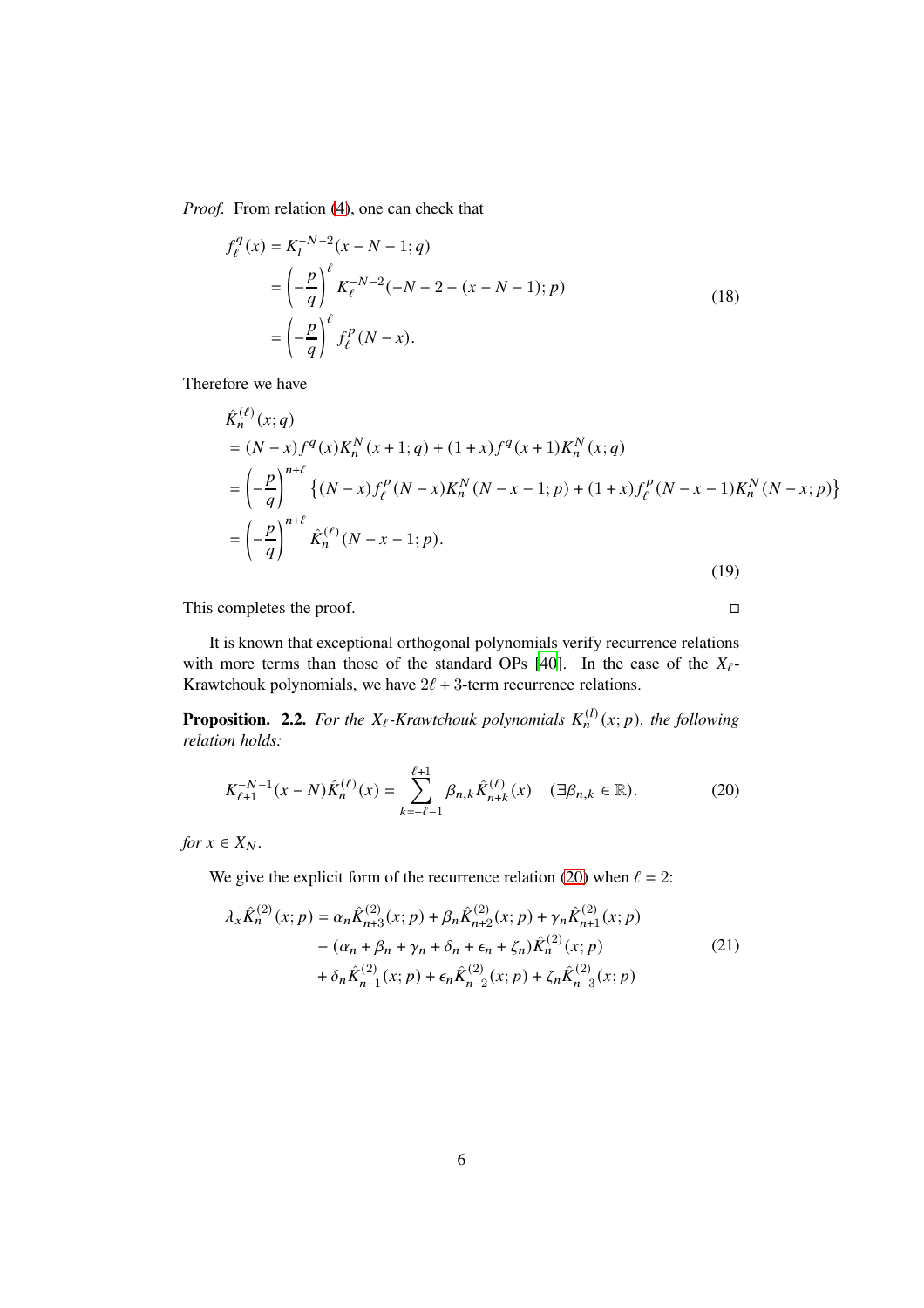with

<span id="page-6-1"></span>
$$
\lambda_x = -(K_3^{-N-1}(x - N; p) - K_3^{-N-1}(-1 - N; p))
$$
\n
$$
\alpha_n = \frac{(N - n + 3)(N - n - 2)_2}{(N + 1)_3},
$$
\n
$$
\beta_n = \frac{3(N - n + 3)(N - n - 1)_2(q - p)}{p(N + 1)_3},
$$
\n
$$
\gamma_n = \frac{3(N - n + 3)(N - n) \{N - n + 1 - (4N - 5n + 2)pq\}}{p^2(N + 1)_3},
$$
\n
$$
\delta_n = \frac{3n(N - n + 3)q \{N - n + 2 - (4N - 5n + 7)pq\}}{p^3(N + 1)_3},
$$
\n
$$
\epsilon_n = \frac{3(N - n + 3)(n - 1)_2(q - p)q^2}{p^3(N + 1)_3},
$$
\n
$$
\zeta_n = \frac{(n - 2)_3q^3}{p^3(N + 1)_3}.
$$
\n(22)

## **3 Classical random walks associated with exceptional Krawtchouk polynomials**

In this section, we introduce some classical random walks which can be regarded as generalized birth and death processes. We then show that these are exactly solvable with a parametrization derived from the exceptional Krawtchouk polynomials.

<span id="page-6-0"></span> $\overline{1}$ 

We consider stationary Markov processes whose state space is  $\Lambda_2 = \{0, 1, \ldots, N, N^+\}$ 3}. With  $i, j \in \Lambda_2$ , we assume that the probabilities  $P_{ij}(\Lambda_t)$  for the system to evolve from state *i* to *j* in infinitesimal time  $\Delta_t$  are given by:

$$
p_{ij}(\Delta_t) = \begin{cases} \alpha_i \Delta_t + o(\Delta_t), & j = i + 3 \\ \beta_i \Delta_t + o(\Delta_t), & j = i + 2 \\ \gamma_i \Delta_t + o(\Delta_t), & j = i + 1 \\ 1 - (\alpha_i + \beta_i + \gamma_i + \delta_i + \epsilon_i + \zeta_i) \Delta_t + o(\Delta_t), & j = i \\ \delta_i \Delta_t + o(\Delta_t), & j = i - 1 \\ \epsilon_i \Delta_t + o(\Delta_t), & j = i - 2 \\ \zeta_i \Delta_t + o(\Delta_t), & j = i - 3 \\ o(\Delta_t), & |i - j| > 3 \end{cases}
$$
 (23)

where  $\alpha_i, \beta_i, \gamma_i, \delta_i, \epsilon_i, \zeta_i \geq 0$ . Unlike the ordinary birth and death processes, here as shown in Fig. [1,](#page-7-0) the transition occurs among three-nearest neighbors although state  $N + 3$  can only be exchanged with state N. By hypothesis the conditional probability of the process up to time  $t$  depends only on the state of the process at time  $t$ , which means that

$$
P_{ij}(s+t) = \sum_{k \in \Lambda_2} P_{ik}(s) P_{kj}(t).
$$
 (24)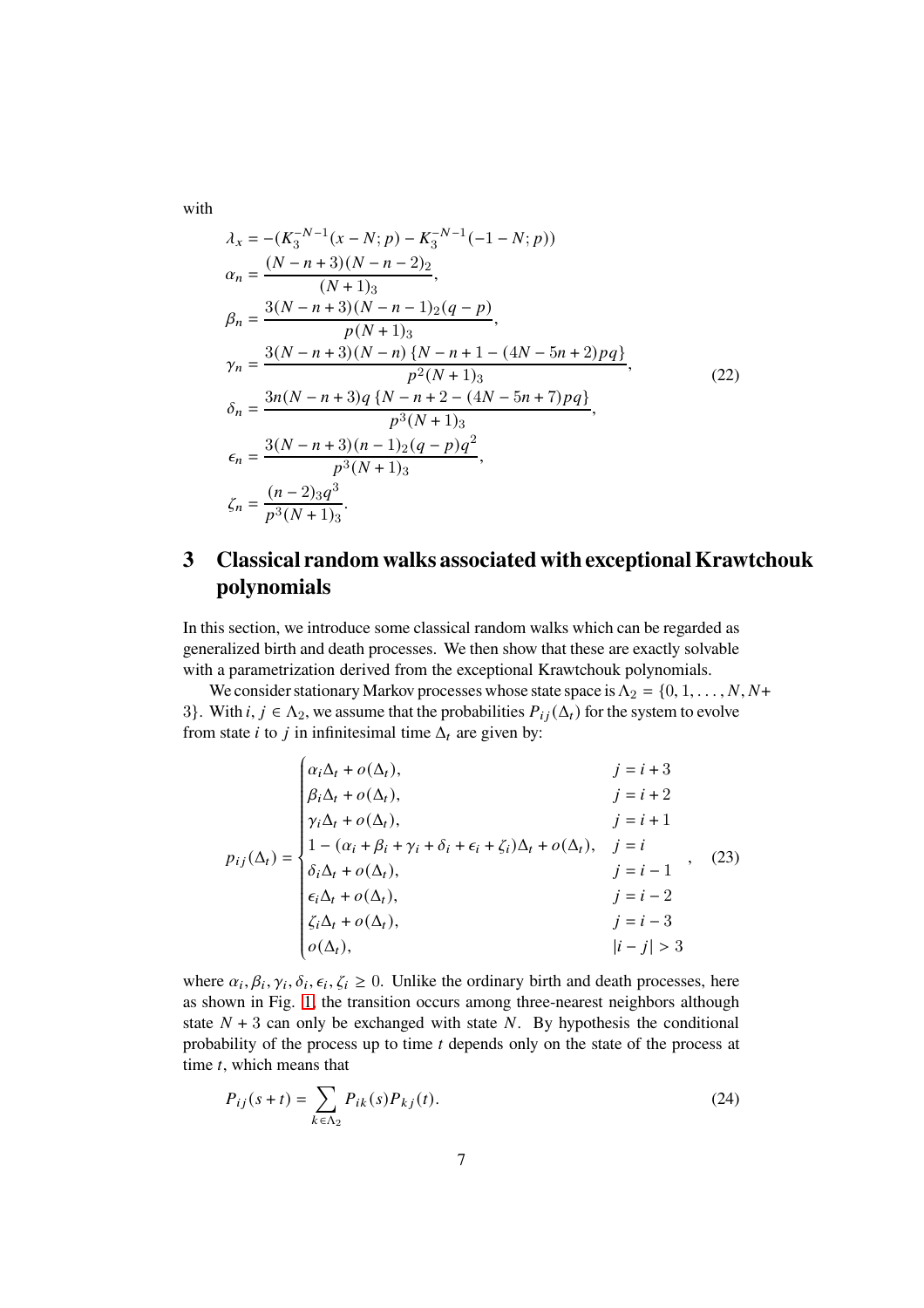

<span id="page-7-0"></span>Figure 1: The conceptual image of the generalized birth and death processes.

This results in

$$
P(s+t) = P(s)P(t), \quad P(t) = (P_{ij}(t))_{i,j \in \Lambda_2}.
$$
\n(25)

Furthermore, it is apparent from the definition that  $P(0) = I$  is the identity matrix. From this fact and [\(23\)](#page-6-0), one has

$$
P_{ij}(t + \Delta_t) = \sum_{k \in \Lambda_2} P_{ik}(t) P_{kj}(\Delta_t)
$$
  
=  $P_{i,j-3}(t) P_{j-3,j}(\Delta_t) + P_{i,j-2}(t) P_{j-2,j}(\Delta_t) + P_{i,j-1}(t) P_{j-1,j}(\Delta_t)$  (26)  
+  $P_{i,j+1}(t) P_{j+1,j}(\Delta_t) + P_{i,j+2}(t) P_{j+2,j}(\Delta_t) + P_{i,j+3}(t) P_{j+3,j}(\Delta_t)$   
+  $P_{i,j}(t) P_{j,j}(\Delta_t) + o(\Delta_t)$ ,

from where we obtain the following (forward) Chapman-Kolmogorov differential equation:

<span id="page-7-1"></span>
$$
\frac{dP_{ij}(t)}{dt} = \alpha_{j-3} P_{i,j-3}(t) + \beta_{j-2} P_{i,j-2}(t) + \gamma_{j-1} P_{i,j-1}(t) - (\alpha_j + \beta_j + \gamma_j + \delta_j + \epsilon_j + \zeta_j) P_{i,j}(t) + \delta_{j+1} P_{i,j+1}(t) + \epsilon_{j+2} P_{i,j+2}(t) + \zeta_{j+3} P_{i,j+3}(t).
$$
\n(27)

The equation [\(27\)](#page-7-1) can be cast in the following matrix form:

$$
\frac{dP(t)}{dt} = P(t)A,\tag{28}
$$

where  $A \in \mathbb{R}^{(N+2)\times(N+2)}$  is the seven-diagonal (except for last column and row) matrix:

<span id="page-7-2"></span>
$$
A = \begin{pmatrix}\n-S_0 & \gamma_0 & \beta_0 & \alpha_0 \\
\delta_1 & -S_1 & \gamma_1 & \beta_1 & \alpha_1 \\
\epsilon_2 & \delta_1 & -S_2 & \gamma_2 & \beta_2 & \alpha_2 \\
\zeta_3 & \epsilon_3 & \delta_3 & -S_3 & \gamma_3 & \beta_3 & \alpha_3 \\
& \ddots & \ddots & \ddots & \ddots & \ddots \\
& & \ddots & \ddots & \ddots \\
& & & & \zeta_{N-3} & \epsilon_{N-3} & \delta_{N-3} & -S_{N-3} & \delta_{N-3} & \beta_{N-3} & \alpha_{N-3} \\
& & & & & \zeta_{N-2} & \epsilon_{N-2} & \delta_{N-2} & -S_{N-2} & \gamma_{N-2} & \beta_{N-2} \\
& & & & & & \zeta_{N-1} & \epsilon_{N-1} & \delta_{N-1} & -S_{N-1} & \gamma_{N-1} \\
& & & & & & \zeta_N & \epsilon_N & \delta_N & -S_N & \alpha_N \\
& & & & & & & \zeta_{N+3} & -S_{N+3}\n\end{pmatrix}
$$
\n(29)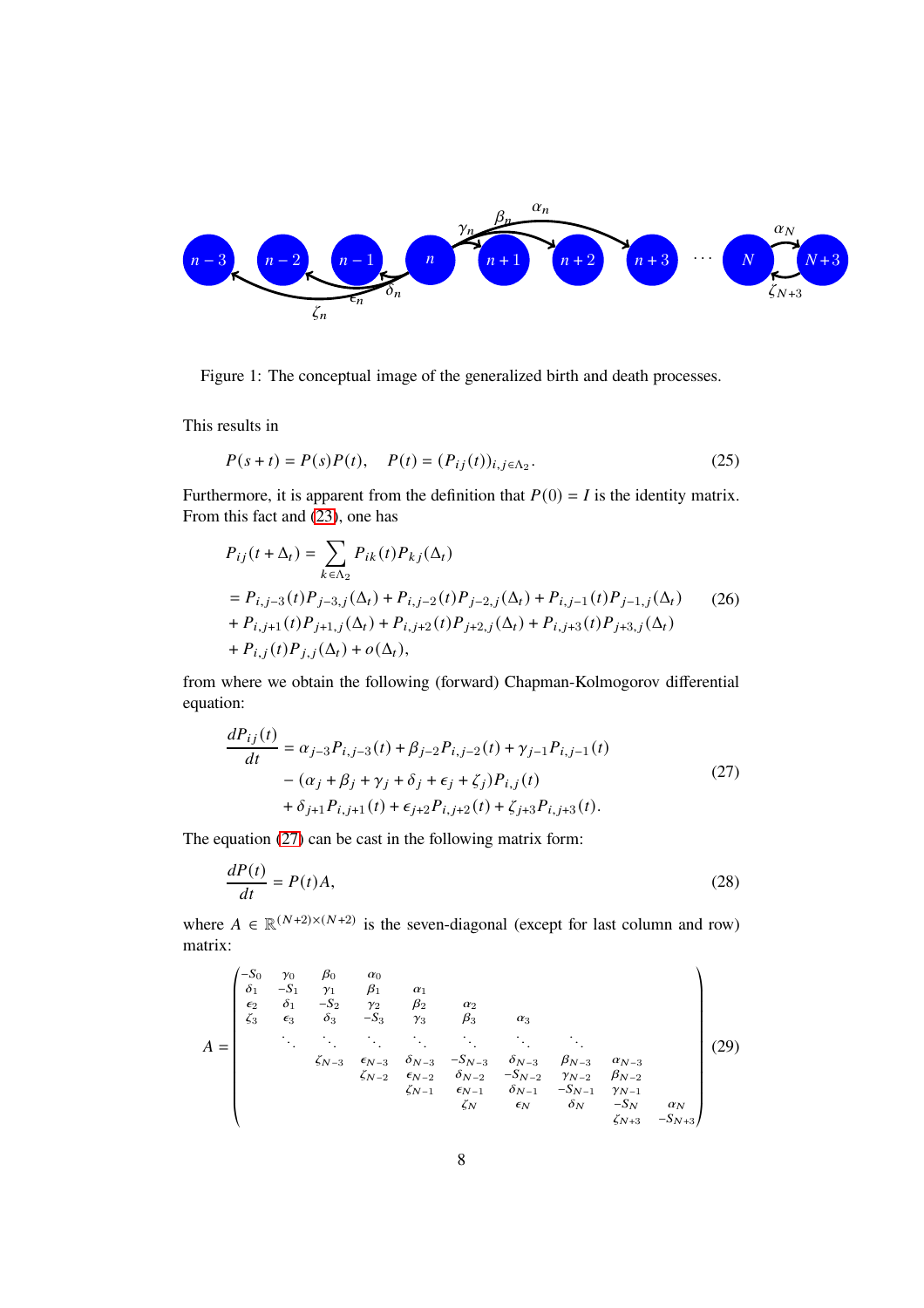with  $S_n = \alpha_n + \beta_n + \gamma_n + \delta_n + \epsilon_n + \zeta_n$ . Comparing [\(21\)](#page-5-1) and [\(29\)](#page-7-2), this generalized birth and death process can be exactly solved under appropriate parametrization.

<span id="page-8-1"></span>**Theorem. 3.1.** *Set the parameters*  $\alpha_n, \beta_n, \gamma_n, \delta_n, \epsilon_n, \zeta_n$  *as* [\(22\)](#page-6-1)*, which are all nonnegative for*  $0 < p \leq \frac{1}{2}$  $\frac{1}{2}$ . Then the probability  $P(t) = (P_{ij}(t))_{i,j \in \Lambda_2}$  is explicitly given in terms of the  $X_2$ -Krawtchouk polynomials  $\{\hat{K}_n^{(2)}(x;p)\}_{n \in \Lambda_2}$ :

<span id="page-8-2"></span>
$$
P_{ij}(t) = \frac{1}{\hat{h}_j} \sum_{x=-1}^{N} \hat{w}_x \hat{K}_i^{(2)}(x; p) \hat{K}_j^{(2)}(x; p) e^{\lambda_x t},
$$
\n(30)

*where*

$$
\lambda_x = -(K_3^{-N-1}(x - N; p) - K_3^{-N-1}(-1 - N; p)),
$$
\n
$$
\hat{h}_j = \frac{(-1)^j j!}{(-N)_j} \left(\frac{q}{p}\right)^j (N+1)(N+3-n),
$$
\n
$$
\hat{w}_x = \binom{N+1}{x+1} \frac{p^{x+1} q^{N-x}}{K_2^{-N-2} (x - N - 1; p) K_2^{-N-2} (x - N; p)}.
$$
\n(31)

*Proof.* The proof can be done following an approach similar to the one described in [\[22](#page-19-7)]. The non-negativity of the parameters is easily checked since  $q - p = 1 - 2p \ge$  $(0, N - n + 1 - (4N - 5n + 2)pq \geq \frac{n+2}{4}, N - n + 1 - (4N - 5n + 2)pq, N - n + 2 (4N - 5n + 7)pq \ge \frac{n+1}{4}$  for  $0 < p \le \frac{1}{2}$  $\frac{1}{2}$ . Let us introduce the function

<span id="page-8-0"></span>
$$
r_i(x,t) = \sum_{j \in \Lambda_2} P_{ij}(t) \hat{K}_j^{(2)}(x;p), \quad i \in \Lambda_2.
$$
 (32)

Differentiating both sides of  $(32)$  with respect to *t*, we obtain from  $(21)$ 

$$
\frac{\partial r_i(x,t)}{\partial t} = \sum_{j \in \Lambda_2} \hat{K}_j^{(2)}(x; p) \frac{dP_{ij}(t)}{dt}
$$
\n
$$
= \sum_{j \in \Lambda_2} \hat{K}_j^{(2)}(x; p) \{ \alpha_{j-3} P_{i,j-3}(t) + \beta_{j-2} P_{i,j-2}(t) + \gamma_{j-1} P_{i,j-1}(t) + \beta_{j-2} P_{i,j-2}(t) + \gamma_{j-1} P_{i,j-1}(t) -(\alpha_j + \beta_j + \gamma_j + \delta_j + \epsilon_j + \zeta_j) P_{i,j}(t)
$$
\n
$$
+ \delta_{j+1} P_{i,j+1}(t) + \epsilon_{j+2} P_{i,j+2}(t) + \zeta_{j+3} P_{i,j+3}(t) \}
$$
\n
$$
= \sum_{j \in \Lambda_2} P_{ij}(t) \{ \alpha_j \hat{K}_{j+3}^{(2)}(x; p) + \beta_j \hat{K}_{j+2}^{(2)}(x; p) + \gamma_j \hat{K}_{j+1}^{(2)}(x; p) -(\alpha_j + \beta_j + \gamma_j + \delta_j + \epsilon_j + \zeta_j) \hat{K}_j^{(2)}(x; p) + \delta_j \hat{K}_{j-1}^{(2)}(x; p) + \epsilon_j \hat{K}_{j-2}^{(2)}(x; p) + \zeta_j \hat{K}_{j-3}^{(2)}(x; p) \}
$$
\n
$$
= \sum_{j \in \Lambda_2} P_{ij}(t) \lambda_x \hat{K}_j^{(2)}(x; p)
$$
\n
$$
= \lambda_x r_i(x, t).
$$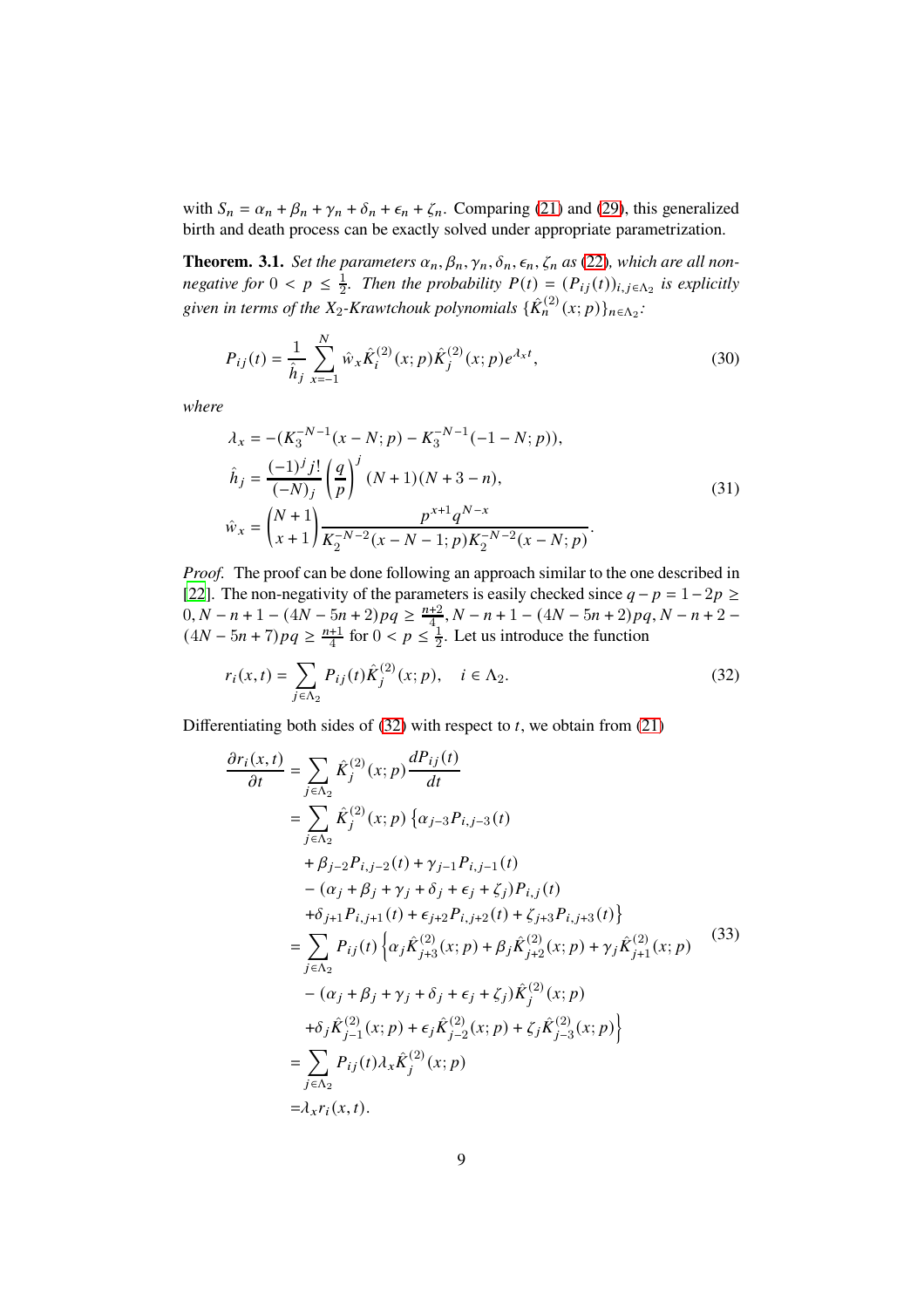From the initial condition  $r_i(x, 0) = \hat{K}_i^{(2)}(x; p)$ , one thus finds

$$
r_i(x,t) = e^{\lambda_x t} \hat{K}_i^{(2)}(x;p).
$$
 (34)

Therefore we have

$$
\sum_{x=-1}^{N} \hat{w}_x \hat{K}_i^{(2)}(x; p) \hat{K}_j^{(2)}(x; p) e^{\lambda_x t} = \sum_{x=-1}^{N} r_i(x, t) \hat{K}_j^{(2)}(x; p) \hat{w}_x
$$
\n
$$
= \sum_{x=-1}^{N} \hat{w}_x \left( \sum_{k \in \Lambda_2} P_{ik}(t) \hat{K}_k^{(2)}(x; p) \right) \hat{K}_j^{(2)}(x; p)
$$
\n
$$
= \sum_{k \in \Lambda_2} P_{ik}(t) \sum_{x=-1}^{N} \hat{w}_x \hat{K}_k^{(2)}(x; p) \hat{K}_j^{(2)}(x; p)
$$
\n
$$
= \sum_{k \in \Lambda_2} P_{ik}(t) \hat{h}_j \delta_{kj} = P_{ij}(t) \hat{h}_j.
$$
\n(35)

This completes the proof.

<span id="page-9-0"></span>

Using Theorem [3.1,](#page-8-1) it is not difficult to find the stationary distribution of the model (the limit  $t \to \infty$ ) and to see that it does not depend on the initial state.

**Corollary. 3.1.** *For the probability* [\(30\)](#page-8-2)*, the following limit holds:*

$$
\lim_{t \to \infty} P_{ij}(t) = r_j = {N+3 \choose j} \frac{(N-j+1)_{2} p^{j-2} q^{N-j+3}}{(N+2)_{2} K_{2}^{-N-2}(-N-1;p)}.
$$
\n(36)

## **4 Quantum walks associated with exceptional Krawtchouk polynomials**

In the previous section, we have introduced a generalized birth and death process that can be viewed as a classical random walk. We now consider the quantum analogue of this walk described by the following Schrödinger equation:

$$
i\hbar \frac{d}{dt} |\psi(t)\rangle = M |\psi(t)\rangle, \qquad (37)
$$

where  $M \in \mathbb{R}^{(N+2)\times(N+2)}$  is a weighted adjacency matrix associated to the  $X_2$ -Krawtchouk polynomials and  $|\psi(t)\rangle \in \mathbb{C}^{N+2}$  is a state vector. The time variable is scaled so that  $\hbar = 1$ . Eq. [37](#page-9-0) implies the following evolution of the initial vector  $|\psi(0)\rangle$ :

$$
|\psi(t)\rangle = \exp(-itM)|\psi(0)\rangle.
$$
 (38)

It is not difficult to see that M must be symmetric so that  $|\langle \psi(t) | \psi(t) \rangle| = 1$  for any time *t*. The orthonormal  $X_2$ -Krawthcouk polynomials  $\{\bar{K}_n(x; p)\}_{n \in \Lambda_2}$  thus come into play.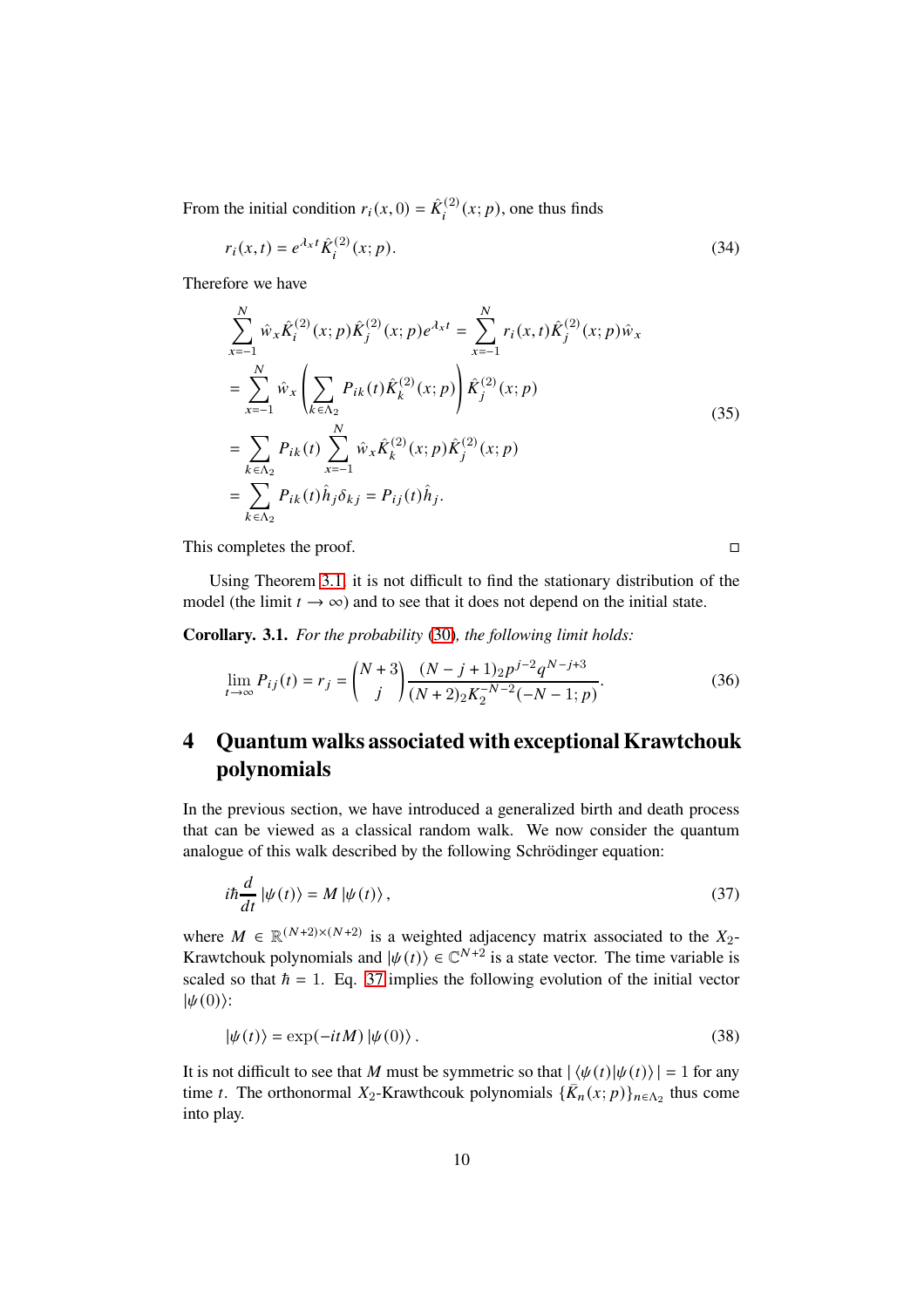**Proposition. 4.1.** *For the orthonormal*  $X_2$ *-Krawtchouk polynomials* 

$$
\bar{K}_n(x;p) = \frac{1}{\sqrt{h_n}} \hat{K}_n^{(2)}(x;p),
$$
\n(39)

*the recurrence relation is found to be from* [\(20\)](#page-5-0)

<span id="page-10-0"></span>
$$
\bar{\lambda}_{x}\bar{K}(x;p) = I_{n+3}\bar{K}_{n+3}(x;p) + J_{n+2}\bar{K}_{n+2}(x;p) + L_{n+1}\bar{K}_{n+1}(x;p) \n+ L_{n}\bar{K}_{n-1}(x;p) + J_{n}\bar{K}_{n-2}(x;p) + I_{n}\bar{K}_{n-3}(x;p) \n- \bar{S}_{n}\bar{K}_{n}(x;p),
$$
\n(40)

*where*

$$
\bar{\lambda}_x = -K_3^{-N-1}(x - N; p),
$$
\n
$$
I_n = \sqrt{\alpha_{n-3}\zeta_n} = \frac{\sqrt{(N-n+6)(N-n+1)_2(n-2)_3}}{(N+1)_3} \cdot \left(\frac{q}{p}\right)^{\frac{3}{2}},
$$
\n
$$
J_n = \sqrt{\beta_{n-2}\epsilon_n} = \frac{3\sqrt{(N-n+5)(N-n+1)_3(n-1)_2}}{(N+1)_3} \cdot \frac{q(q-p)}{p^2},
$$
\n
$$
L_n = \sqrt{\gamma_{n-1}\delta_n}
$$
\n
$$
= \frac{3\sqrt{n(N-n+1)(N-n+3)_2}}{p^2(N+1)_3} \cdot \left(\frac{q}{p}\right)^{\frac{1}{2}} \{N-n+2-(4N-5n+7)pq\},
$$
\n
$$
\bar{S}_n = S_n + K_3^{-N-1}(-1-N; p).
$$
\n(41)

Introduce the sequence of functions  $\{T_n(x; p)\}_{n=1}^{N+2}$  as follows

$$
T_n(x; p) = \begin{cases} \sqrt{\frac{w_x}{\hat{h}_{n-1}}} \hat{K}_{n-1}^{(2)}(x; p) & n = 1, 2, ..., N+1\\ \sqrt{\frac{w_x}{\hat{h}_{N+3}}} \hat{K}_{N+3}^{(2)}(x; p) & n = N+2 \end{cases}
$$
(42)

It is straightforward to see from the orthogonality relation [\(15\)](#page-4-0) that

<span id="page-10-1"></span>
$$
\sum_{x=-1}^{N} T_n(x; p) T_m(x; p) = \delta_{mn}.
$$
\n(43)

Furthermore, from [\(40\)](#page-10-0), the vector

$$
\mathbf{v}_x = (T_1(x; p), T_1(x; p), \dots, T_{N+2}(x; p))^T
$$
\n(44)

is a normalized eigenvector of the following eigenvalue problems:

<span id="page-10-2"></span>
$$
Mv_x = \lambda_x v_x, \quad x = -1, 0, \dots, N
$$
\n
$$
(45)
$$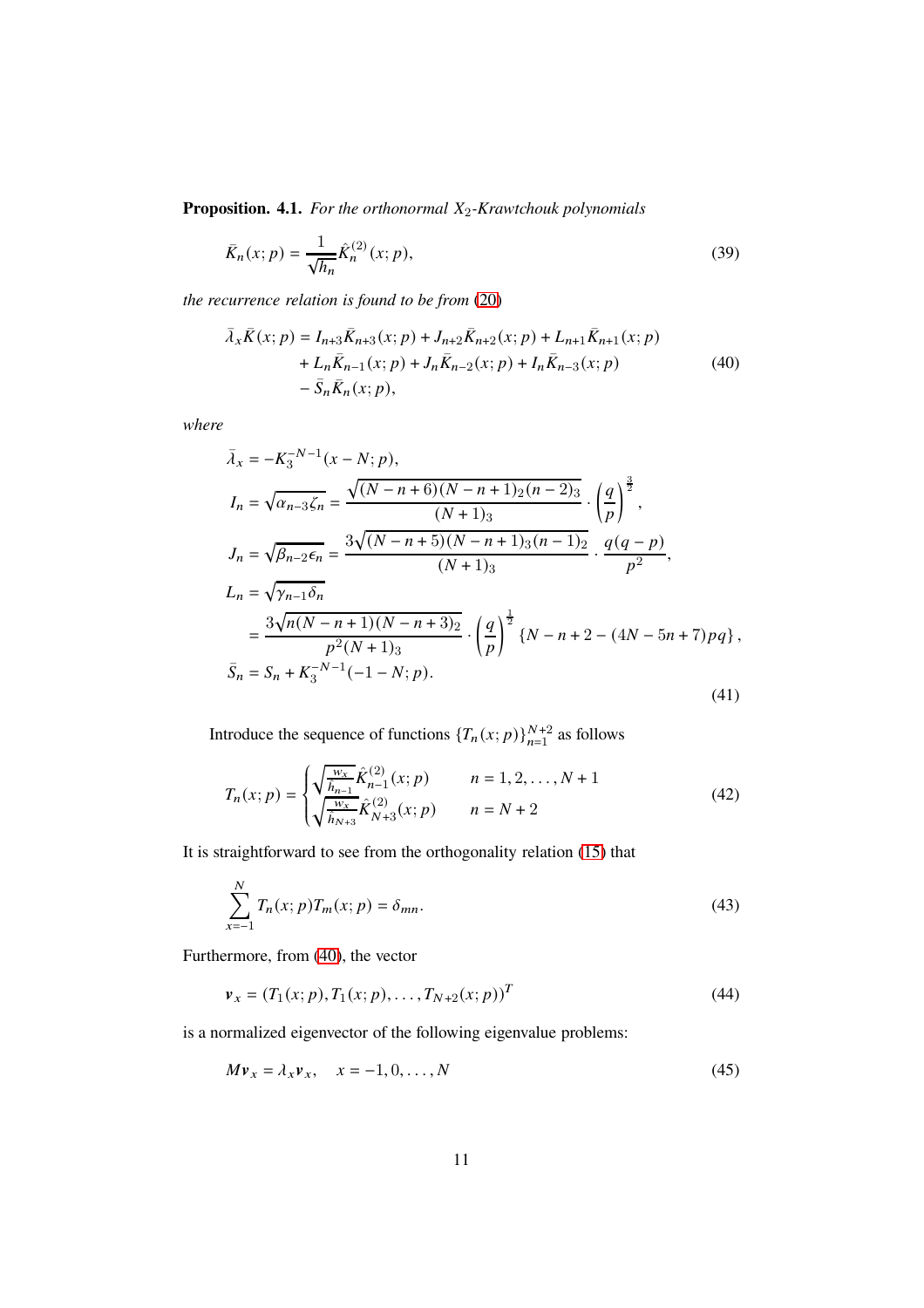with

𝑀 = © « <sup>−</sup>𝑆¯<sup>0</sup> <sup>𝐿</sup><sup>1</sup> <sup>𝐽</sup><sup>2</sup> <sup>𝐼</sup><sup>3</sup> <sup>𝐿</sup><sup>1</sup> <sup>−</sup>𝑆¯<sup>1</sup> <sup>𝐿</sup><sup>2</sup> <sup>𝐽</sup><sup>3</sup> <sup>𝐼</sup><sup>4</sup> <sup>𝐽</sup><sup>2</sup> <sup>𝐿</sup><sup>2</sup> <sup>−</sup>𝑆¯<sup>2</sup> <sup>𝐿</sup><sup>3</sup> <sup>𝐽</sup><sup>4</sup> <sup>𝐼</sup><sup>5</sup> <sup>𝐼</sup><sup>3</sup> <sup>𝐽</sup><sup>3</sup> <sup>𝐿</sup><sup>3</sup> <sup>−</sup>𝑆¯ 3 𝐿4 𝐽5 𝐼6 . . . . . . . . . . . . . . . . . . . . . <sup>𝐼</sup>𝑁−<sup>3</sup> <sup>𝐽</sup>𝑁−<sup>3</sup> <sup>𝐿</sup>𝑁−<sup>3</sup> <sup>−</sup>𝑆¯𝑁−<sup>3</sup> <sup>𝐿</sup>𝑁−<sup>2</sup> <sup>𝐽</sup>𝑁−<sup>1</sup> <sup>𝐼</sup><sup>𝑁</sup> <sup>𝐼</sup>𝑁−<sup>2</sup> <sup>𝐽</sup>𝑁−<sup>2</sup> <sup>𝐿</sup>𝑁−<sup>2</sup> <sup>−</sup>𝑆¯𝑁−<sup>2</sup> <sup>𝐿</sup>𝑁−<sup>1</sup> <sup>𝐽</sup><sup>𝑁</sup> 𝐼𝑁−<sup>1</sup> 𝐽𝑁−<sup>1</sup> 𝐿𝑁−<sup>1</sup> −𝑆𝑁−<sup>1</sup> 𝐿<sup>𝑁</sup> <sup>𝐼</sup><sup>𝑁</sup> <sup>𝐽</sup><sup>𝑁</sup> <sup>𝐿</sup><sup>𝑁</sup> <sup>−</sup>𝑆¯<sup>𝑁</sup> <sup>𝐼</sup>𝑁+<sup>3</sup> <sup>𝐼</sup>𝑁+<sup>3</sup> <sup>−</sup>𝑆¯𝑁+<sup>3</sup> ª ® ® ® ® ® ® ® ® ® ® ® ¬ . (46)

Using the  $X_2$ -Krawtchouk polynomials, we can calculate exactly the transition amplitude for a particle initially at site  $i$  to be found at site  $j$  at time  $t$ :

<span id="page-11-0"></span>
$$
c_{ij}(t) = (e_j | \exp(-iMt) | e_i), \quad i, j = 0, 1, \cdots, N+1,
$$
 (47)

where  $|e_j| = (0, 0, \dots, 0, 1, 0, \dots, 0)^T$  is a unit vector with 1 at *j*-th entry and zero elsewhere.

**Theorem. 4.1.** *The transition amplitude* [\(47\)](#page-11-0) *is explictly given by*

$$
c_{ij}(t) = \sum_{x=-1}^{N} T_i(x; p) T_j(x; p) e^{-i\bar{\lambda}_x t}.
$$
\n(48)

*Proof.* From the relation [\(43\)](#page-10-1), it is not difficult to see that

$$
VVT = E, \quad V = (\nu_{-1}, \nu_1, \ldots, \nu_N, \nu_N).
$$

Therefore, one finds from [\(45\)](#page-10-2) that

$$
M = VDV^T, \quad D = \text{diag}(\bar{\lambda}_{-1}, \bar{\lambda}_0, \dots, \bar{\lambda}_{N+1})
$$

to obtain

$$
c_{ij}(t) = (e_j | \exp(-iMt) | e_i)
$$
  
=  $(e_j | \exp(-iVDV^T t) | e_i)$   
=  $(e_j | V \exp(-iDt) V^T | e_i)$   
=  $\sum_{x=-1}^{N} T_i(x; p) T_j(x; p) e^{-i\bar{\lambda}_x t}.$  (49)

This completes the proof.

It is worth noting that the spectrum  $\lambda_x$  is rational when p is rational, which implies that there exists some time  $t_0$  such that  $(\bar{\lambda}_x - \bar{\lambda}_y)t_0$  is divisible by  $2\pi$ . Therefore, as is discussed in [\[42](#page-21-2)], perfect return will take place.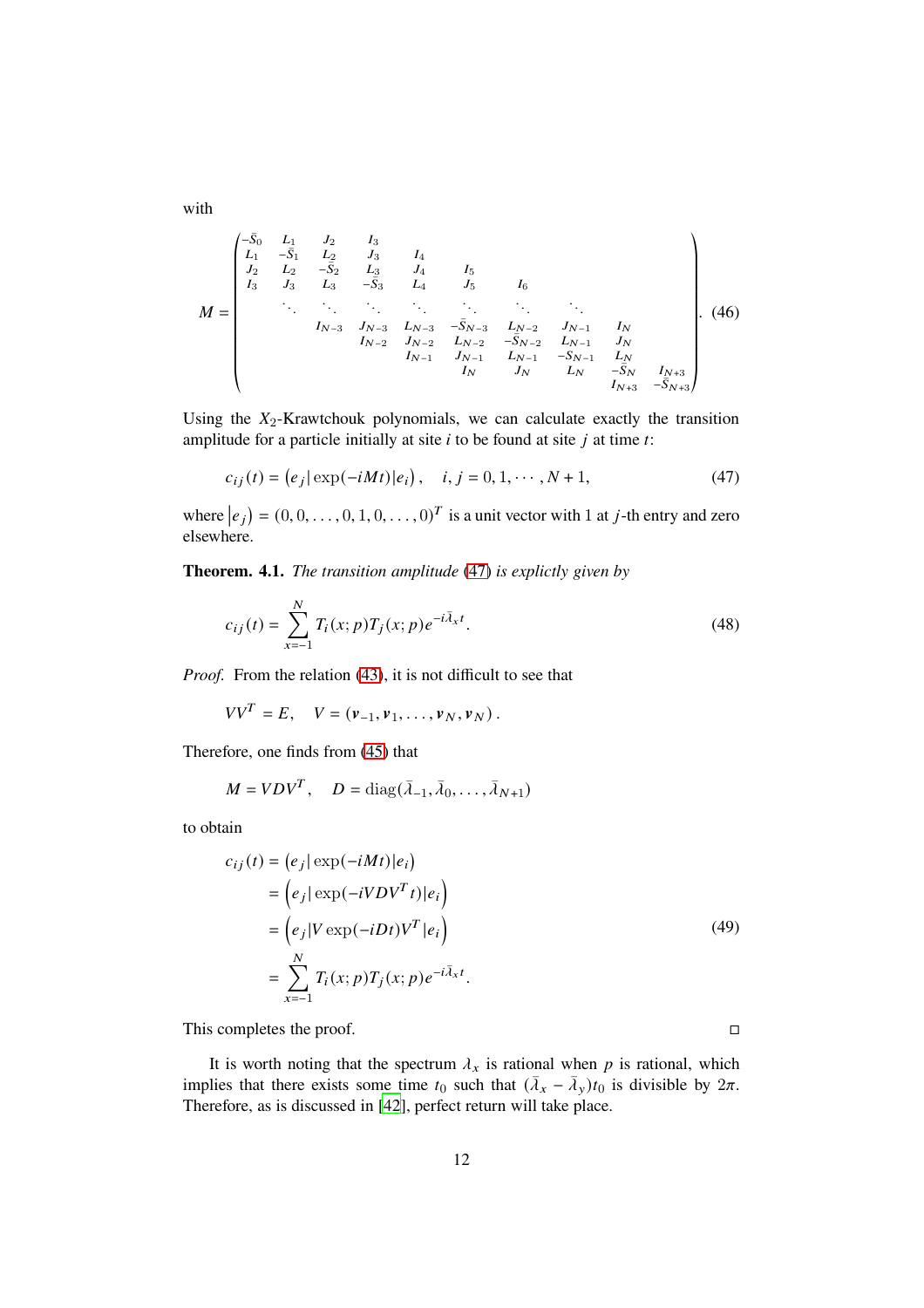<span id="page-12-0"></span>**Corollary. 4.1.** *When*  $0 < p \leq \frac{1}{2}$  $\frac{1}{2}$  is rational, there exists some time  $t_0$  such that

$$
|c_{ij}(t_0)| = \delta_{ij}.\tag{50}
$$

*Proof.* Since *p* is rational, there exists some time  $t_0$  such that  $(\bar{\lambda}_x - \bar{\lambda}_y)t_0$  is divisible by  $2\pi$ , which amounts to

$$
e^{-i\bar{\lambda_x}t_0} = e^{-i\bar{\lambda_y}t_0} = e^{-i\bar{\lambda}_{-1}t_0}, \quad x, y = -1, 0, \dots, N.
$$
 (51)

Therefore we have from the orthogonality [\(43\)](#page-10-1)

$$
c_{ij} = \sum_{x=-1}^{N} T_i(x; p) T_j(x; p) e^{-i\bar{\lambda}_x t_0}
$$
  
=  $e^{-i\bar{\lambda}_{-1}t_0} \sum_{x=-1}^{N} T_i(x; p) T_j(x; p) = e^{-i\bar{\lambda}_{-1}t_0} \delta_{ij}.$  (52)

This completes the proof.

For example, when  $N = 5$  and  $p = \frac{1}{4}$  $\frac{1}{4}$ , the matrix *M* is

$$
M = \begin{pmatrix} \frac{92}{7} & \frac{15\sqrt{210}}{28} & \frac{3\sqrt{30}}{7} & \frac{3\sqrt{3}}{14} & 0 & 0 & 0\\ \frac{15\sqrt{210}}{28} & \frac{25}{2} & \frac{87\sqrt{7}}{28} & \frac{9\sqrt{70}}{28} & \frac{3\sqrt{21}}{28} & 0 & 0\\ \frac{3\sqrt{30}}{7} & \frac{87\sqrt{7}}{7} & \frac{74}{2} & \frac{9\sqrt{10}}{4} & \frac{9\sqrt{3}}{7} & \frac{3\sqrt{15}}{28} & 0\\ \frac{3\sqrt{3}}{14} & \frac{9\sqrt{70}}{28} & \frac{9\sqrt{10}}{4} & \frac{55}{7} & \frac{27\sqrt{30}}{28} & \frac{15\sqrt{6}}{28} & 0\\ 0 & \frac{3\sqrt{21}}{28} & \frac{9\sqrt{3}}{4} & \frac{3\sqrt{15}}{28} & \frac{34}{28} & \frac{39\sqrt{5}}{28} & 0\\ 0 & 0 & \frac{3\sqrt{15}}{28} & \frac{15\sqrt{6}}{28} & \frac{39\sqrt{5}}{28} & \frac{29}{14} & \frac{3\sqrt{42}}{28}\\ 0 & 0 & 0 & 0 & 0 & \frac{3\sqrt{42}}{28} & 0 \end{pmatrix}
$$
(53)

and its eigenvalues are given by

27, 
$$
\frac{103}{7}
$$
, 7,  $\frac{19}{7}$ ,  $\frac{5}{7}$ ,  $-\frac{1}{7}$ , -1. (54)

Therefore, perfect return will take place at time  $t_0 = 7\pi$ . This is depicted in Fig. [2](#page-13-0)

In [\[42](#page-21-2)], it is explained that perfect return will take place at  $t = t_0$  if perfect state transfer takes place at time  $t = \frac{t_0}{2}$ . It should be noted however that perfect state transfer is not observed in this case even though perfect return occurs. It is shown in [\[43](#page-21-3), [29\]](#page-20-2) that perfect state transfer takes place in the model associated to the ordinary Krawtchouk polynomials when the parameter p is set to  $p = \frac{1}{2}$  $\frac{1}{2}$ . We shall similarly consider the case with  $p = \frac{1}{2}$  $\frac{1}{2}$  for the model under study which is based on  $X_2$ -Krawtchouk polynomials. When  $N = 5$  and  $p = \frac{1}{2}$  $\frac{1}{2}$ , the matrix M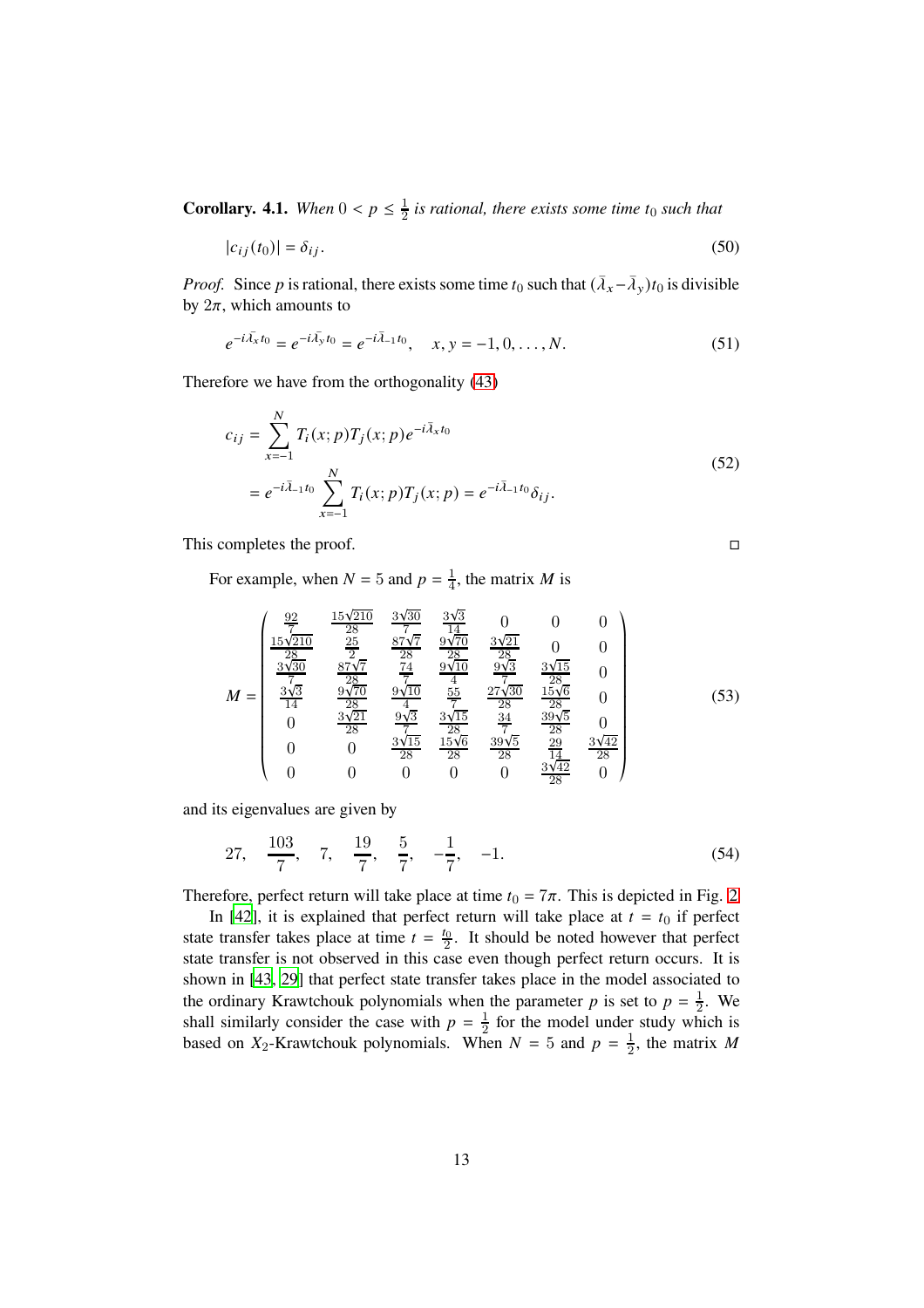

<span id="page-13-0"></span>Figure 2: The plot of transition amplitude  $\{|c_{1i}(t)|\}_{i=0}^{N}$  with  $N = 5$  and  $p = \frac{1}{4}$  $\frac{1}{4}$ . The areas of the circles are proportional to  $|c_{1j}(t)|$  at the given lattice point *j*. Perfect return from 1 to 1 occurs at  $t = 7\pi$ .

becomes

$$
M = \begin{pmatrix} 0 & \frac{\sqrt{70}}{28} & 0 & \frac{1}{14} & 0 & 0 & 0 \\ \frac{\sqrt{70}}{28} & 0 & \frac{3\sqrt{21}}{28} & 0 & \frac{\sqrt{7}}{28} & 0 & 0 \\ 0 & \frac{3\sqrt{21}}{28} & 0 & \frac{3\sqrt{30}}{28} & 0 & \frac{\sqrt{5}}{28} & 0 \\ \frac{1}{14} & 0 & \frac{3\sqrt{30}}{28} & 0 & \frac{5\sqrt{10}}{28} & 0 & 0 \\ 0 & \frac{\sqrt{7}}{28} & 0 & \frac{5\sqrt{10}}{28} & 0 & \frac{3\sqrt{15}}{28} & 0 \\ 0 & 0 & \frac{\sqrt{5}}{28} & 0 & \frac{3\sqrt{15}}{28} & 0 & \frac{\sqrt{14}}{28} \\ 0 & 0 & 0 & 0 & 0 & \frac{\sqrt{14}}{28} & 0 \end{pmatrix}
$$
(55)

and its eigenvalues are given by

1, 
$$
\frac{3}{7}
$$
,  $\frac{1}{7}$ , 0,  $-\frac{1}{7}$ ,  $-\frac{3}{7}$ , -1. (56)

The plot of  $\{|c_{1j}(t)|\}_{j=1}^{N}$  is given in Fig. [3.](#page-14-0)

In this case, perfect state transfer is not observed either; interestingly however there is fractional revival, i.e. the site starting from 1 is found only at odd sites at times  $7\pi$  modulo  $14\pi$ . This can be summarized in the following theorem.

<span id="page-13-1"></span>**Theorem. 4.2.** *When*  $p = \frac{1}{2}$  $\frac{1}{2}$ , perfect return takes place at some time t<sub>0</sub> such that

$$
|c_{ij}(t_0)| = \delta_{ij} \tag{57}
$$

*and*

$$
\left|c_{ij}\left(\frac{t_0}{2}\right)\right| = 0, \quad i + j : odd \tag{58}
$$

*for*  $N \equiv 6 \mod 8$  *and* 

$$
\left| c_{ij} \left( \frac{t_0}{2} \right) \right| = 0, \quad i + j + N : even \tag{59}
$$

*for*  $N \not\equiv 6 \mod 8$ .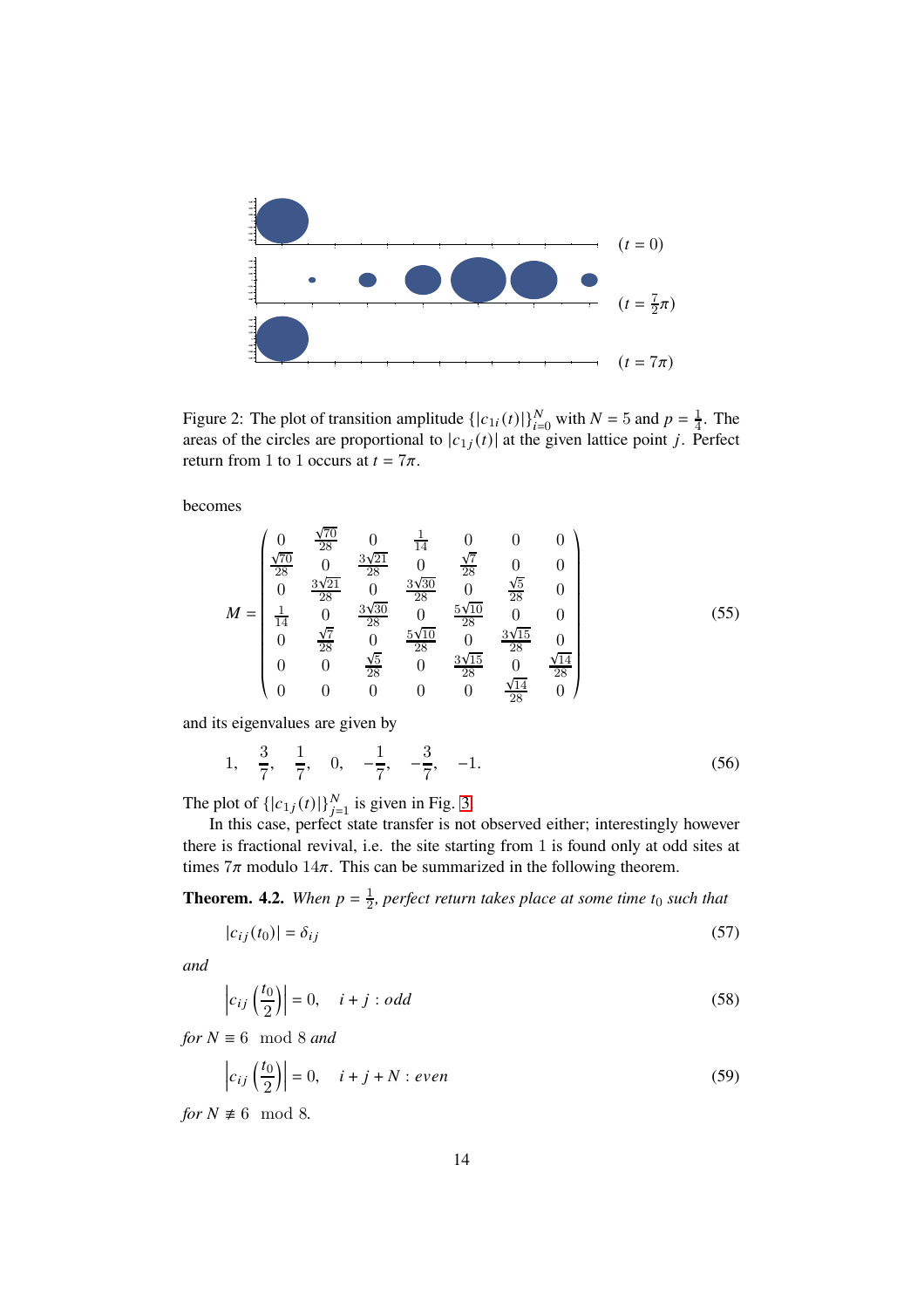

<span id="page-14-0"></span>Figure 3: The plot of transition amplitude  $\{|c_{1i}(t)|\}_{i=0}^{N}$  with  $N = 5$  and  $p = \frac{1}{2}$  $\frac{1}{2}$ . The areas of the circles are proportional to  $|c_{1j}(t)|$  at the given lattice point *i*. Perfect return from 1 to 1 occurs at  $t = 14\pi$  and fractional revival from 1 to odd sites is found at  $t = 7\pi$ .

In order to prove this theorem, we need to examine the eigenvalues  $\{\bar{\lambda}_x\}_{x=-1}^N$ .

<span id="page-14-1"></span>**Lemma. 4.1.** *When*  $p = \frac{1}{2}$  $\frac{1}{2}$ , the difference between two consecutive eigenvalues is *given by*

$$
\mu_x = \bar{\lambda}_{x+1} - \bar{\lambda}_x = -\frac{N^2 - 4Nx + 4x^2 - 3N + 8x + 6}{\binom{N+3}{3}}, \quad x = -1, 0, \dots, N-1. \tag{60}
$$

*Furthermore, let us introduce the number*  $n_0$  *defined by* 

$$
n_0 = \begin{cases} \frac{\binom{N+3}{3}}{\binom{N}{2}} & N \equiv 0, 3, 4, 7 \mod 8\\ \frac{\binom{N+3}{3}}{\binom{N+3}{3}} & N \equiv 1, 2, 6 \mod 8\\ \frac{\binom{N+3}{3}}{8} & N \equiv 5 \mod 8 \end{cases}
$$
(61)

*Then the following holds:*

- *(i)* When  $N \equiv 0, 2, 3, 4, 5, 7 \mod 8$ ,  $n_0 \mu_x$  is always integer and odd.
- *(ii)* When  $N \equiv 1, 6 \mod 8$ ,  $n_0 \mu_x$  *is always integer and its parity depends on x*.

*Proof of Theorem. [4.2.](#page-13-1)* We will show that

$$
t_0 = 2n_0\pi. \tag{62}
$$

From the lemma [4.1,](#page-14-1) one can easily see that  $2n_0\mu_x$  is always an even integer so that  $e^{2t_0\mu_x i} = 1$ . Therefore, much like in corollary [4.1,](#page-12-0) one has  $|c_{ij}(t_0)| = \delta_{ij}$ .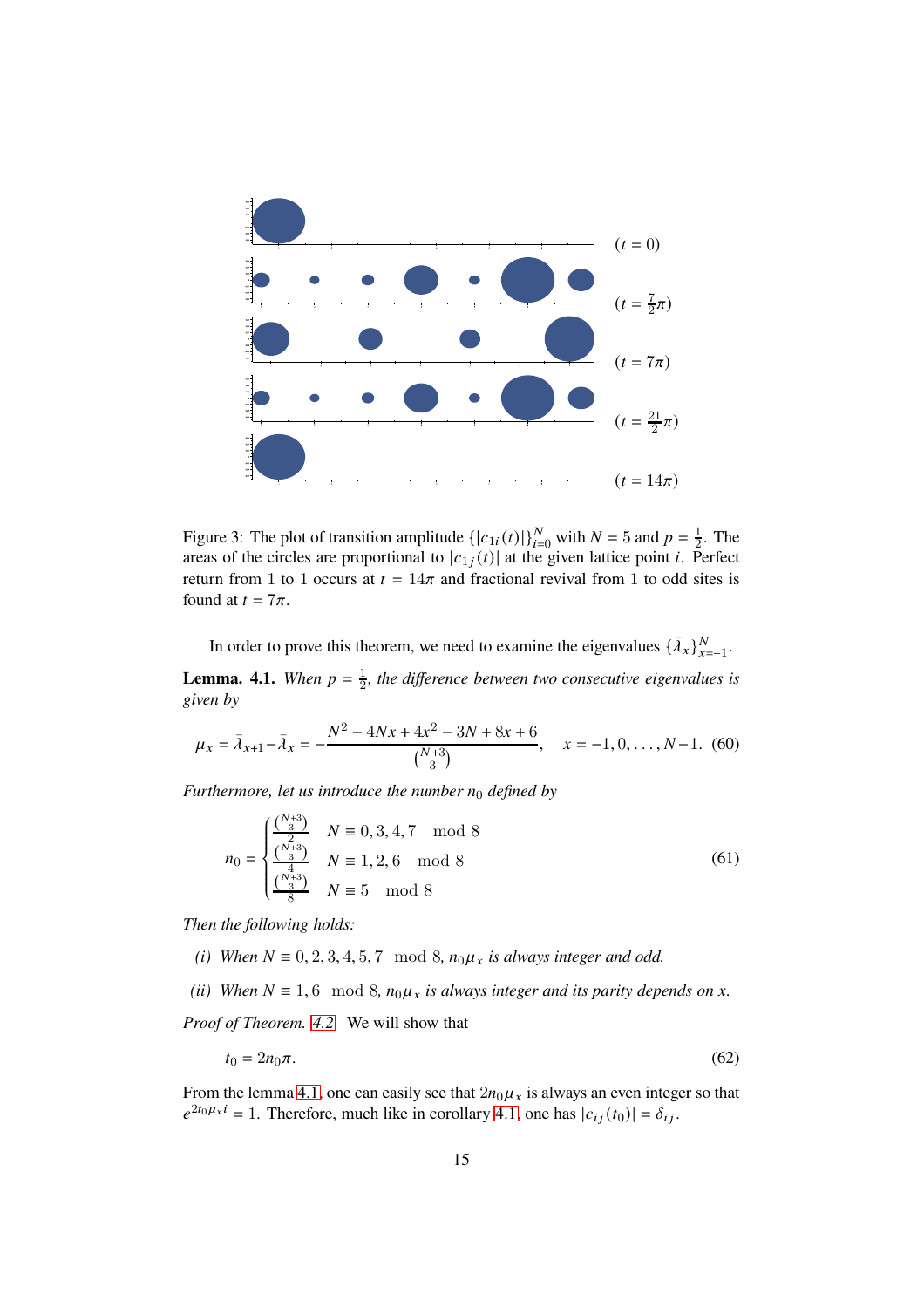• When  $N \equiv 0, 2, 3, 4, 5, 7 \mod 8$ , from the lemma [\(4.1\)](#page-14-1), one observes that  $n_0 \mu_x$  is always an odd integer and that

$$
e^{-i(\bar{\lambda}_{x+1} - \bar{\lambda}_x)\frac{t_0}{2}} = (-1)^{x-1},\tag{63}
$$

which results in

$$
c_{ij}\left(\frac{t_0}{2}\right) = -e^{-i\bar{\lambda}_{-1}xt_0} \sum_{x=-1}^{N} T_i\left(x; \frac{1}{2}\right) T_j\left(x; \frac{1}{2}\right) (-1)^x.
$$
 (64)

We introduce the function  $F_{ij}(p)$  as follows

$$
F_{i+1,j+1}(p) = \sum_{x=-1}^{N} T_{i+1}(x;p) T_{j+1}(x;p) (-1)^x,
$$
  

$$
= \frac{1}{\sqrt{\hat{h}_i \hat{h}_j}} \sum_{x=-1}^{N} {N+1 \choose x+1} \frac{p^{x+1} q^{N-x} (-1)^x}{f_l^p(x) f_l^p(x+1)} \hat{K}_i^{(2)}(x;p) \hat{K}_j^{(2)}(x;p).
$$
 (65)

From [\(4\)](#page-3-0) and [\(17\)](#page-4-1), one finds

$$
F_{i+1,j+1}(q) = \frac{1}{\sqrt{\hat{h}_i \hat{h}_j}} \sum_{x=-1}^{N} {N+1 \choose x+1} \frac{q^{x+1} p^{N-x} (-1)^x}{f_l^q(x) f_l^q(x+1)} \hat{K}_i^{(2)}(x;q) \hat{K}_j^{(2)}(x;q)
$$
  
\n
$$
= \left(-\frac{p}{q}\right)^{i+j} \frac{1}{\sqrt{\hat{h}_i \hat{h}_j}} \sum_{x=-1}^{N} \left\{ {N+1 \choose x+1} \frac{q^{x+1} p^{N-x} (-1)^x}{f_l^q(N-x) f_l^q(N-x-1)}
$$
  
\n
$$
\hat{K}_i^{(2)}(N-x-1;q) \hat{K}_j^{(2)}(N-x-1;q) (-1)^x \right\}
$$
  
\n
$$
= (-1)^{N+i+j+1} \left(\frac{p}{q}\right)^{i+j} F_{i+1,j+1}(p).
$$
 (66)

Therefore, we have

$$
F_{i+1,j+1}\left(\frac{1}{2}\right) = (-1)^{N+i+j+1} F_{i+1,j+1}\left(\frac{1}{2}\right)
$$
 (67)

to find

$$
c_{ij}\left(\frac{t_0}{2}\right) = -e^{-i\bar{\lambda}_{-1}\frac{t_0}{2}}F_{ij}\left(\frac{1}{2}\right) = 0 \quad (N+i+j:even).
$$
 (68)

• When  $N \equiv 1, 6 \mod 8$ , one notices that  $e^{i\pi \mu_x} = (-1)^{x-1}$  does not hold. From the direct calculation, one can show that

$$
\bar{\lambda}_x = -K_3^{-N-1} \left( x - N; \frac{1}{2} \right) = K_3^{-N-1} \left( -x - 1; \frac{1}{2} \right) = -\bar{\lambda}_{N-x-1}
$$
(69)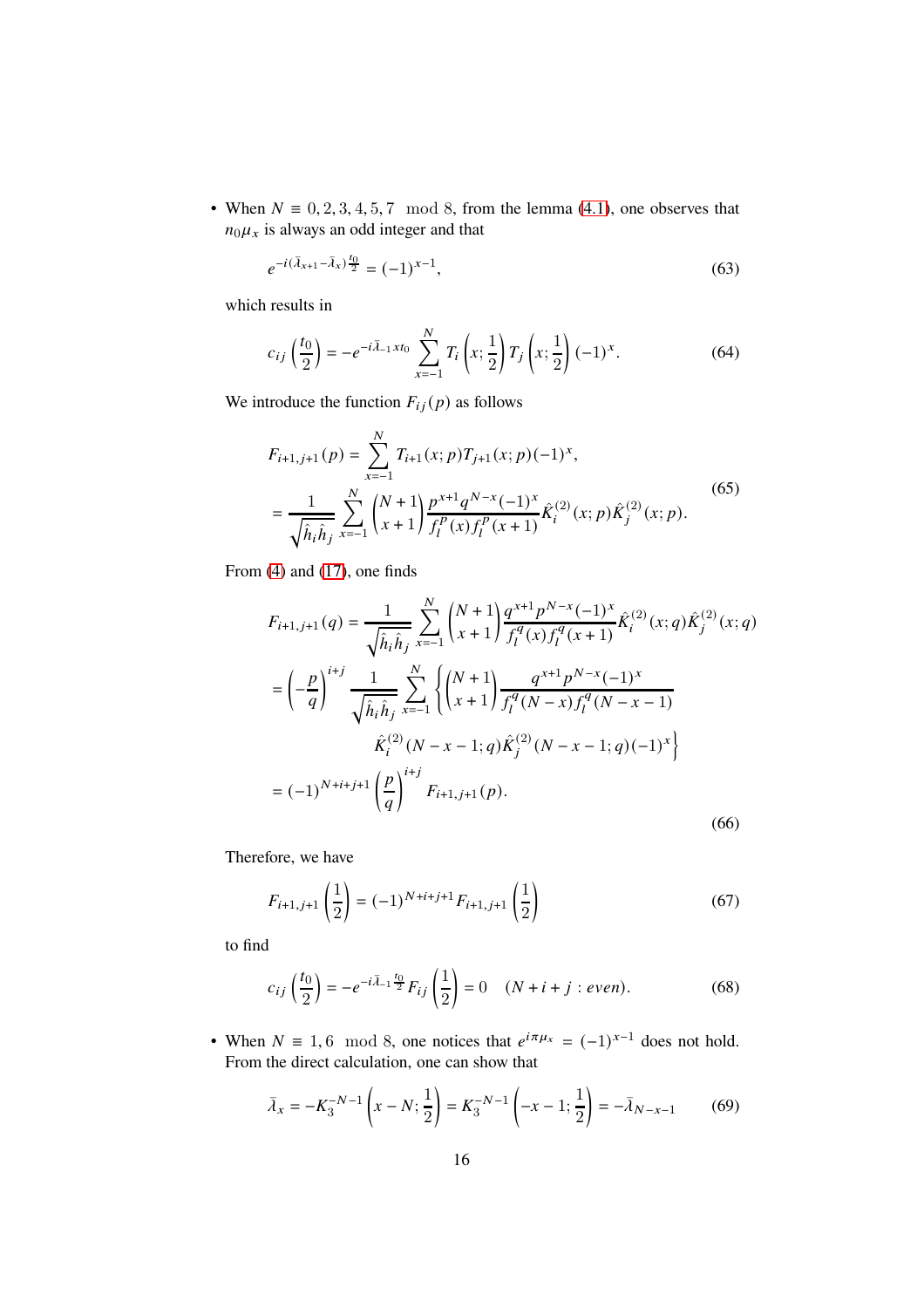and

$$
2\bar{\lambda}_x n_0 = \frac{(2x+1-N)(N^2-4Nx+4x^2+N+4x+6)}{12}
$$
 (70)

is always an even integer for  $N \equiv 1, 6 \mod 8$ . We thus obtain

<span id="page-16-0"></span>
$$
e^{-\bar{\lambda}_{N-x-1}\frac{t_0}{2}i} = e^{\bar{\lambda}_x\frac{t_0}{2}i} = e^{\bar{\lambda}_x t_0 i} e^{-\bar{\lambda}_x\frac{t_0}{2}i} = e^{-\bar{\lambda}_x\frac{t_0}{2}i}.
$$
 (71)

Here we consider

$$
\tilde{F}_{i+1,j+1}(p) = \sum_{x=-1}^{N} T_{i+1}(x;p) T_{j+1}(x;p) e^{-\bar{\lambda}_x \frac{t_0}{2} i}.
$$
\n(72)

In this case one finds from [\(71\)](#page-16-0) that

$$
\tilde{F}_{i+1,j+1}(q) = \left(-\frac{p}{q}\right)^{i+j} \tilde{F}_{i+1,j+1}(p)
$$
\n(73)

to derive

$$
c_{i,j}\left(\frac{t_0}{2}\right) = \tilde{F}_{ij}\left(\frac{1}{2}\right) = 0 \quad (i+j:odd).
$$
 (74)

Combining the above results completes the proof.

This is illustrated in Fig. [4.](#page-16-1)



<span id="page-16-1"></span>Figure 4: The plot of transition amplitude  $\{|c_{3i}(t)|\}_{i=0}^{N}$  with  $N = 6$  and  $p = \frac{1}{2}$  $\frac{1}{2}$ . The areas of the circles are proportional to  $|c_{3j}(t)|$  at the given lattice point j. Fractional revival from 3 to even sites occurs at  $t = 21\pi$ .

## **5 Concluding remarks**

This paper has illustrated the type of generalized birth and death processes and continuous-time quantum walks that univariate exceptional orthogonal polynomials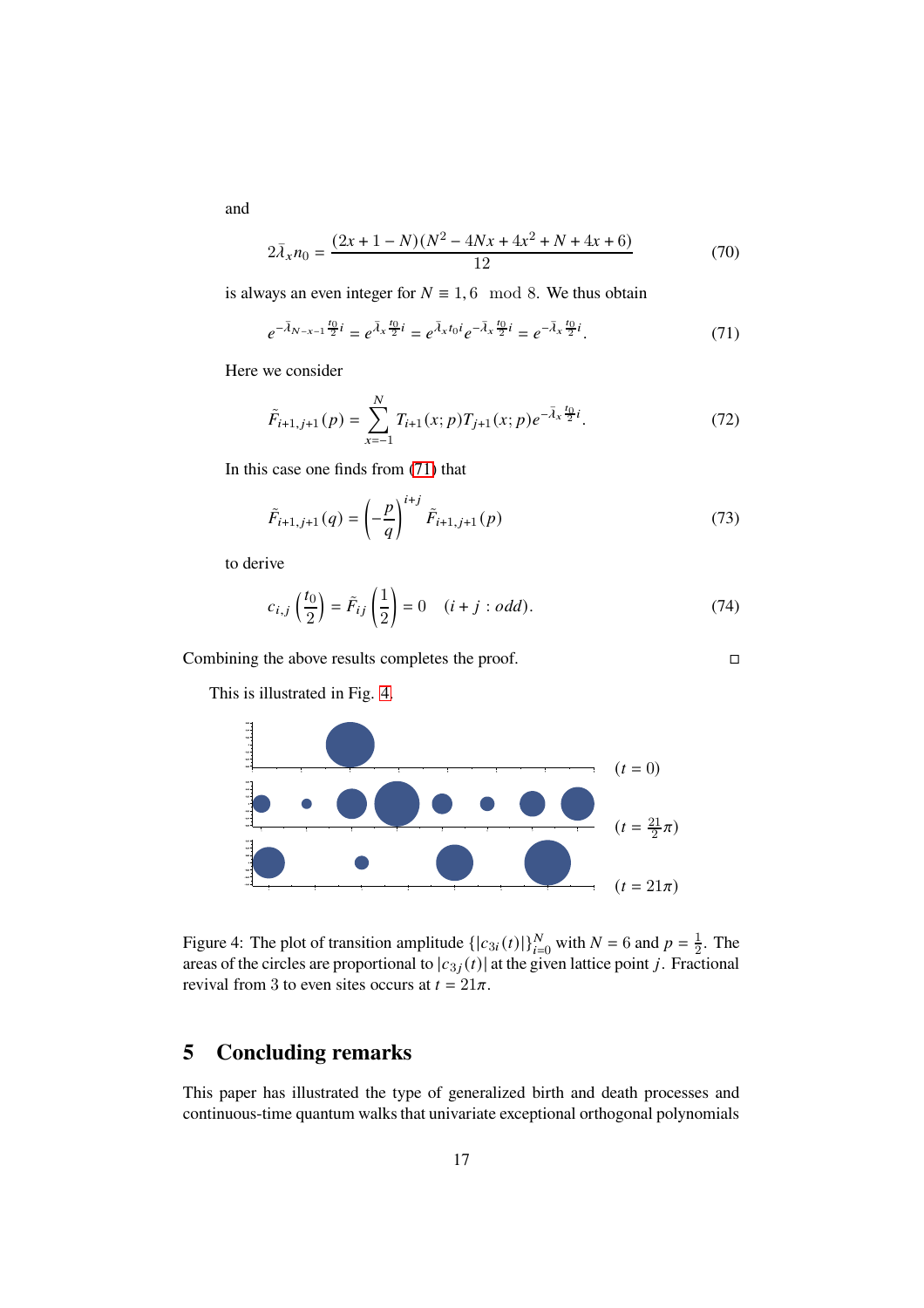can underpin. To that end we focused on models connected to the exceptional  $X_2$ -Krawtchouk polynomials: a generalized birth and death process with states labelled by the integer set  $\{0, 1, \ldots, N, N + 3\}$  and the corresponding quantum walk on the path weighted by the normalized recurrence coefficients of these polynomials. The salient and distinctive features of these problems have been discussed. The study presented here suggests the pursuit of various research questions.

It would obviously be of interest to similarly examine generalized BDP and quantum walks associated to other families of exceptional orthogonal polynomials. In dealing with ordinary polynomials, next to using the Krawtchouk set, the other simplest case is the one provided by the dual Hahn polynomials[\[31](#page-20-4)]. This brings to mind the idea of considering in this spirit applications of exceptional dual Hahn polynomials. A challenging problem is the construction of multivariate exceptional polynomials. Working this out would obviously open the way to new multidimensional extensions of BDP and quantum walks.

Another speculative question asks if the quantum walks on the paths weighted with the normalized recurrence coefficients of the exceptional orthogonal polynomials admit lifts to higher dimensional graphs. Studying the dynamics inferred by the polynomials from that perspective could prove revealing. See for instance [\[44](#page-21-4), [45\]](#page-21-5) or [\[38](#page-20-11)] in higher dimensions.

We shall recall that continuous-time quantum walks on weighted paths can be taken to define free-fermion chains with the time translation generator of the walk providing the couplings between the (second-quantized) fermions. A question that is raising much attention is the characterization of the entanglement within such chains [\[46](#page-21-6)]. Advances have been made recently [\[47](#page-21-7)] by using the generalized Heun operators [\[48](#page-21-8)] attached to the underlying (classical) orthogonal polynomials. Could this be extended to fermionic chains associated to exceptional polynomials such as the Krawtchouk ones? We hope to report on some of these open questions in the near future.

#### **Acknowledgement**

The authors would like to thank Akihiro Saito for dicussions. The research of HM and ST is supported by JSPS KAKENHI (Grant Numbers 21H04073 and 19H01792 respectively) and that of LV by a discovery grant of the Natural Sciences and Engineering Research Council (NSERC) of Canada.

### **References**

- <span id="page-17-0"></span>[1] David Gómez-Ullate, Niky Kamran, and Robert Milson. An extended class of orthogonal polynomials defined by a Sturm–Liouville problem. *Journal of Mathematical Analysis and Applications*, 359(1):352–367, 2009.
- <span id="page-17-1"></span>[2] David Gómez-Ullate, Niky Kamran, and Robert Milson. An extension of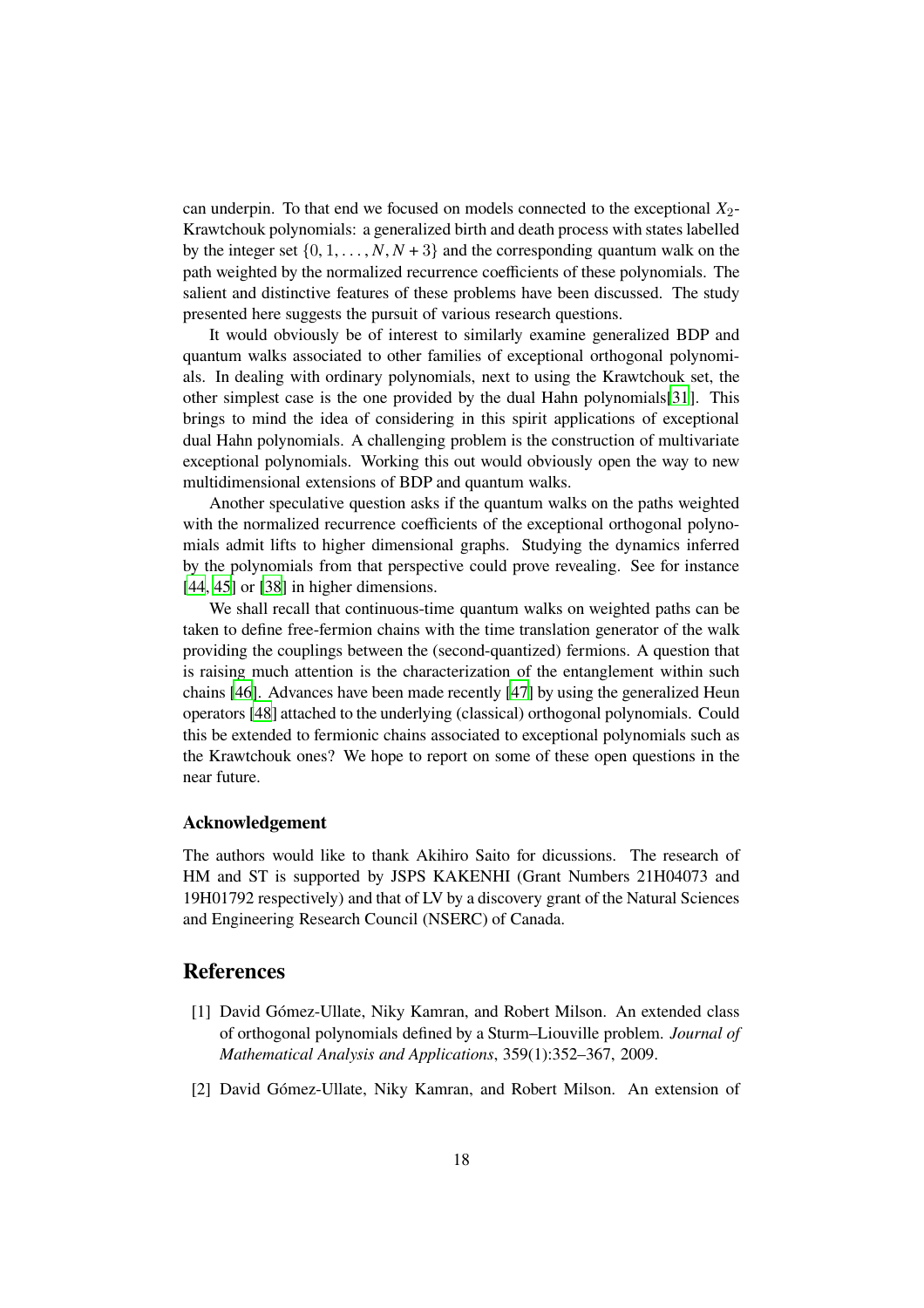Bochner's problem: exceptional invariant subspaces. *Journal of Approximation Theory*, 162(5):987–1006, 2010.

- <span id="page-18-0"></span>[3] Christiane Quesne. Exceptional orthogonal polynomials, exactly solvable potentials and supersymmetry. *Journal of Physics A: Mathematical and Theoretical*, 41(39):392001, 2008.
- <span id="page-18-1"></span>[4] Satoru Odake and Ryu Sasaki. Infinitely many shape invariant potentials and new orthogonal polynomials. *Physics Letters B*, 679(4):414–417, 2009.
- <span id="page-18-2"></span>[5] Antonio J Durán. Exceptional Meixner and Laguerre orthogonal polynomials. *Journal of Approximation Theory*, 184:176–208, 2014.
- <span id="page-18-3"></span>[6] Antonio J Durán. Higher order recurrence relation for exceptional Charlier, Meixner, Hermite and Laguerre orthogonal polynomials. *Integral Transforms and Special Functions*, 26(5):357–376, 2015.
- <span id="page-18-4"></span>[7] David Gómez-Ullate and Robert Milson. Exceptional orthogonal polynomials and rational solutions to Painlevé equations. In *Orthogonal Polynomials: 2nd AIMS-Volkswagen Stiftung Workshop, Douala, Cameroon, 5-12 October, 2018*, page 335. Springer Nature, 2020.
- <span id="page-18-5"></span>[8] Antonio J Duran. Exceptional orthogonal polynomials via Krall discrete polynomials. In *Lectures on Orthogonal Polynomials and Special Functions*, volume 464, page 1. Cambridge University Press, 2020.
- <span id="page-18-6"></span>[9] William Feller. *An Introduction to Probability Theory and Its Applications*, volume 1. John Wiley & Sons, 1968.
- <span id="page-18-7"></span>[10] Samuel Karlin and James L McGregor. The differential equations of birthand-death processes, and the Stieltjes moment problem. *Transactions of the American Mathematical Society*, 85(2):489–546, 1957.
- <span id="page-18-8"></span>[11] Mourad EH Ismail, Jean Letessier, David R Masson, and Galliano Valent. Birth and death processes and orthogonal polynomials. In *Orthogonal polynomials*, pages 229–255. Springer, 1990.
- <span id="page-18-9"></span>[12] Wim Schoutens. *Stochastic processes and orthogonal polynomials*, volume 146. Springer Science & Business Media, 2012.
- <span id="page-18-10"></span>[13] Samuel Karlin and James McGregor. Linear growth models with many types and multidimensional Hahn polynomials. In *Theory and application of special functions*, pages 261–288. Elsevier, 1975.
- <span id="page-18-11"></span>[14] Kshitij Khare and Hua Zhou. Rates of convergence of some multivariate Markov chains with polynomial eigenfunctions. *The Annals of Applied Probability*, 19(2):737–777, 2009.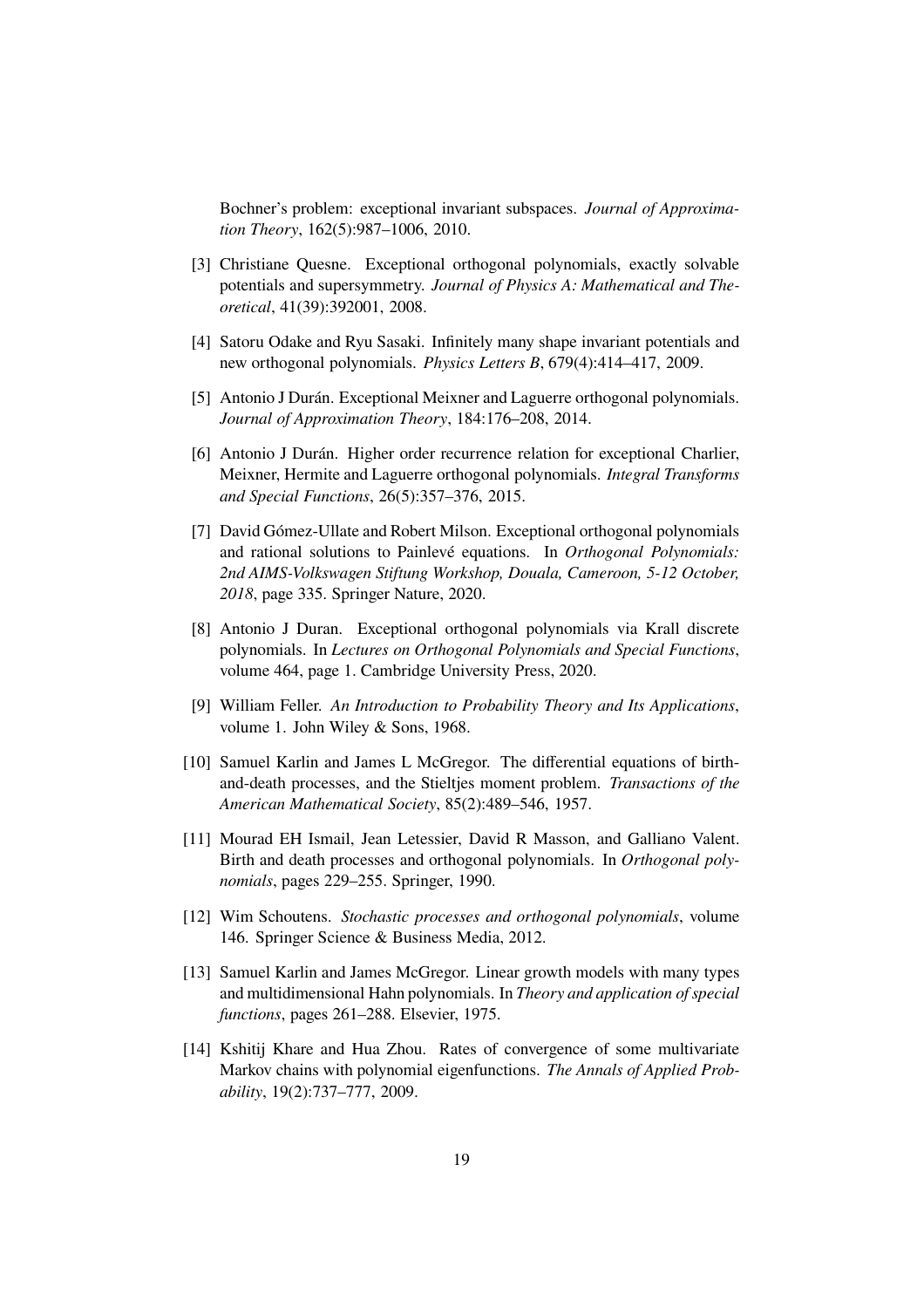- <span id="page-19-0"></span>[15] Nicolas Champagnat, Persi Diaconis, and Laurent Miclo. On Dirichlet eigenvectors for neutral two-dimensional Markov chains. *Electronic Journal of Probability*, 17:1–41, 2012.
- <span id="page-19-1"></span>[16] Robert Griffiths. Multivariate Krawtchouk polynomials and composition birth and death processes. *Symmetry*, 8(5):33, 2016.
- <span id="page-19-2"></span>[17] Lidia Fernández and D Manuel. Quasi-birth-and-death processes and multivariate orthogonal polynomials. *Journal of Mathematical Analysis and Applications*, 499(1):125029, 2021.
- <span id="page-19-3"></span>[18] Holger Dette and Bettina Reuther. Some comments on quasi-birth-and-death processes and matrix measures. *Journal of Probability and Statistics*, 2010, 2008.
- <span id="page-19-4"></span>[19] Alberto F Grünbaum. QBD processes and matrix orthogonal polynomials: some new explicit examples. In *Dagstuhl Seminar Proceedings*. Schloss Dagstuhl-Leibniz-Zentrum für Informatik, 2008.
- <span id="page-19-5"></span>[20] F Alberto Grünbaum. Random walks and orthogonal polynomials: some challenges. In *Probability, Geometry and Integrable Systems For Henry McKean's Seventy-Fifth Birthday*, pages 241–260. Cambridge University Press, 2008.
- <span id="page-19-6"></span>[21] Amílcar Branquinho, Ana Foulquié-Moreno, Manuel Mañas, Carlos Álvarez-Fernández, and Juan E Fernández-Díaz. Multiple orthogonal polynomials and random walks. *arXiv preprint arXiv:2103.13715*, 2021.
- <span id="page-19-7"></span>[22] F Alberto Grünbaum, Luc Vinet, and Alexei Zhedanov. Birth and death processes and quantum spin chains. *Journal of Mathematical Physics*, 54(6):062101, 2013.
- <span id="page-19-8"></span>[23] Armando Perez-Leija, Robert Keil, Alastair Kay, Hector Moya-Cessa, Stefan Nolte, Leong-Chuan Kwek, Blas M Rodriguez-Lara, Alexander Szameit, and Demetrios N Christodoulides. Coherent quantum transport in photonic lattices. *Physical Review A*, 87(1):012309, 2013.
- <span id="page-19-9"></span>[24] Robert J Chapman, Matteo Santandrea, Zixin Huang, Giacomo Corrielli, Andrea Crespi, Man-Hong Yung, Roberto Osellame, and Alberto Peruzzo. Experimental perfect state transfer of an entangled photonic qubit. *Nature communications*, 7(1):1–7, 2016.
- <span id="page-19-10"></span>[25] Éric-Olivier Bossé and Luc Vinet. Coherent transport in photonic lattices: a survey of recent analytic results. *SIGMA. Symmetry, Integrability and Geometry: Methods and Applications*, 13:074, 2017.
- <span id="page-19-11"></span>[26] Alastair Kay. Perfect, efficient, state transfer and its application as a constructive tool. *International Journal of Quantum Information*, 8(04):641–676, 2010.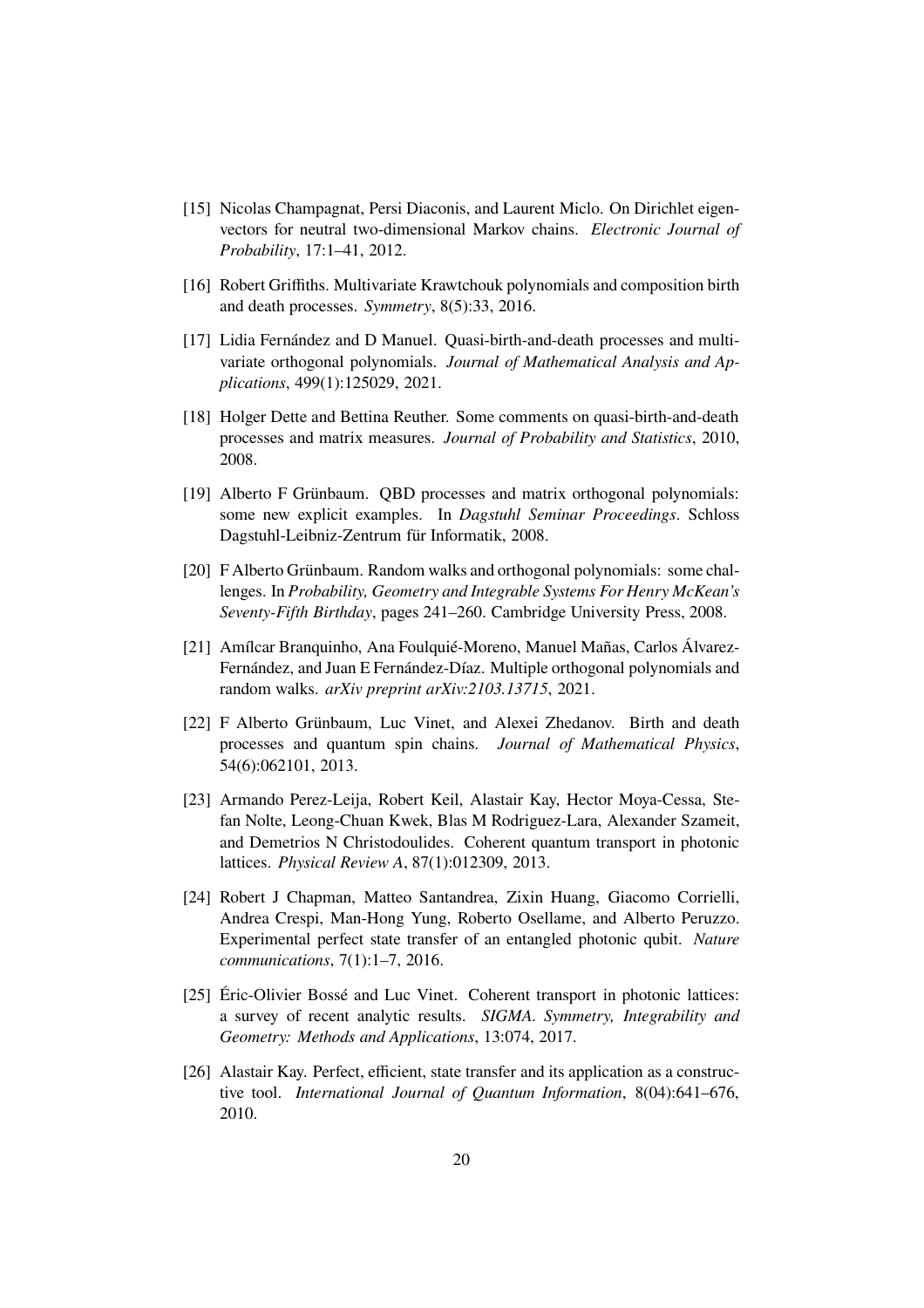- <span id="page-20-0"></span>[27] Richard W Robinett. Quantum wave packet revivals. *Physics reports*, 392(1- 2):1–119, 2004.
- <span id="page-20-1"></span>[28] Graham ML Gladwell. *Inverse Problems in Vibration*, volume 119. Springer, 2005.
- <span id="page-20-2"></span>[29] Luc Vinet and Alexei Zhedanov. How to construct spin chains with perfect state transfer. *Physical Review A*, 85(1):012323, 2012.
- <span id="page-20-3"></span>[30] Vincent X Genest, Luc Vinet, and Alexei Zhedanov. Quantum spin chains with fractional revival. *Annals of Physics*, 371:348–367, 2016.
- <span id="page-20-4"></span>[31] Claudio Albanese, Matthias Christandl, Nilanjana Datta, and Artur Ekert. Mirror inversion of quantum states in linear registers. *Physical review letters*, 93(23):230502, 2004.
- <span id="page-20-5"></span>[32] Luc Vinet and Alexei Zhedanov. Dual−1 Hahn polynomials and perfect state transfer. In *Journal of Physics: Conference Series*, volume 343, page 012125. IOP Publishing, 2012.
- <span id="page-20-6"></span>[33] Gabriel Coutinho, Luc Vinet, Hanmeng Zhan, and Alexei Zhedanov. Perfect state transfer in a spin chain without mirror symmetry. *Journal of Physics A: Mathematical and Theoretical*, 52(45):455302, 2019.
- <span id="page-20-7"></span>[34] Roelof Koekoek, Peter A Lesky, and René F Swarttouw. *Hypergeometric orthogonal polynomials and their q-analogues. Springer Science & Business* Media, 2010.
- <span id="page-20-8"></span>[35] Jean-Michel Lemay, Luc Vinet, and Alexei Zhedanov. An analytic spin chain model with fractional revival. *Journal of Physics A: Mathematical and Theoretical*, 49(33):335302, 2016.
- <span id="page-20-9"></span>[36] Luc Vinet and Alexei Zhedanov. Para-Krawtchouk polynomials on a bi-lattice and a quantum spin chain with perfect state transfer. *Journal of Physics A: Mathematical and Theoretical*, 45(26):265304, 2012.
- <span id="page-20-10"></span>[37] Hiroshi Miki, Satoshi Tsujimoto, Luc Vinet, and Alexei Zhedanov. Quantumstate transfer in a two-dimensional regular spin lattice of triangular shape. *Physical Review A*, 85(6):062306, 2012.
- <span id="page-20-11"></span>[38] Hiroshi Miki, Satoshi Tsujimoto, and Luc Vinet. Quantum walks on graphs of the ordered Hamming scheme and spin networks. *SciPost Physics*, 7(1):001, 2019.
- <span id="page-20-12"></span>[39] Hiroshi Miki, Satoshi Tsujimoto, and Luc Vinet. Perfect state transfer in two dimensions and the bivariate dual-Hahn polynomials. *arXiv preprint arXiv:2009.06195*, 2020.